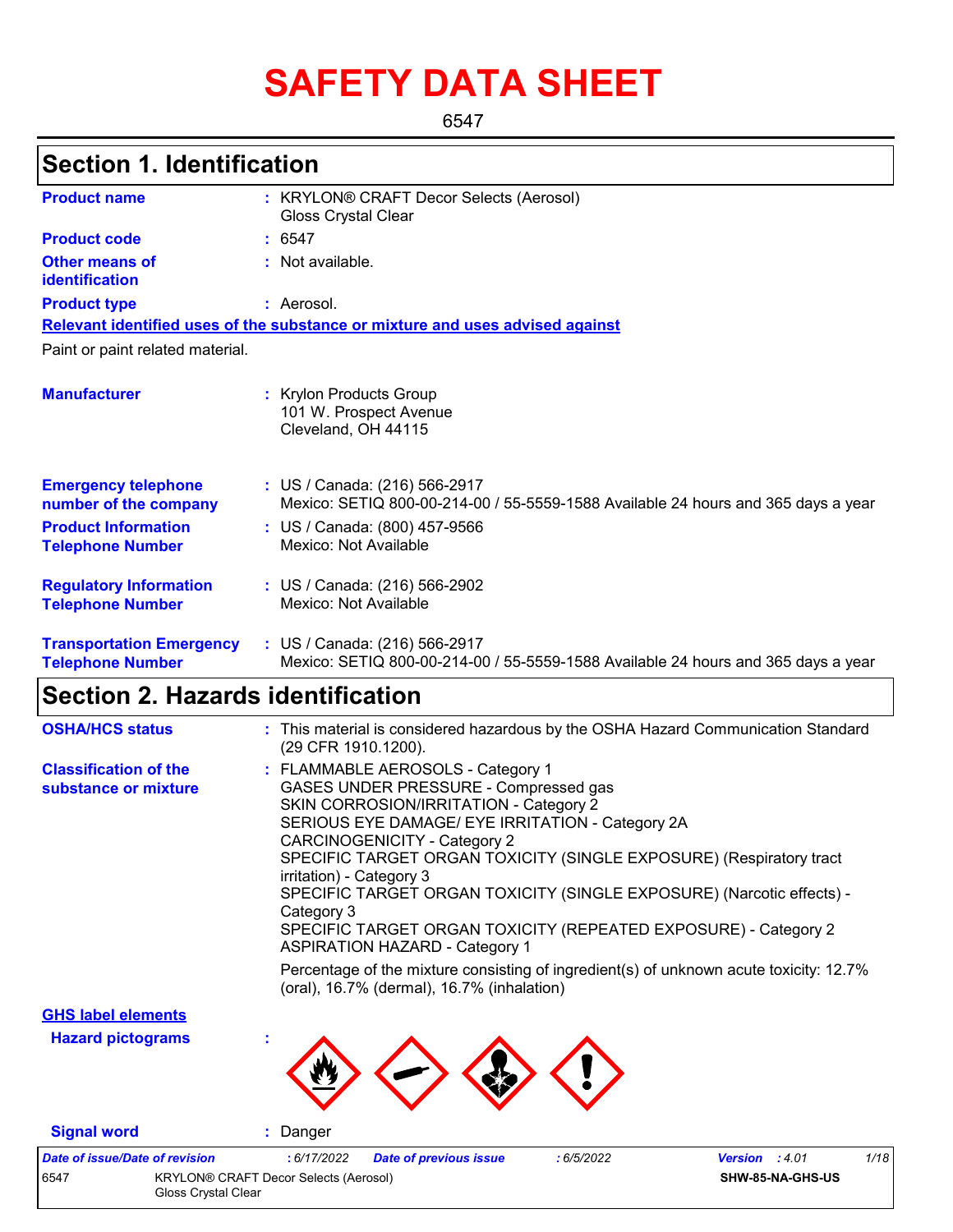### **Section 2. Hazards identification**

| <b>Hazard statements</b><br><b>Precautionary statements</b> | : Extremely flammable aerosol.<br>Contains gas under pressure; may explode if heated.<br>May be fatal if swallowed and enters airways.<br>Causes skin irritation.<br>Causes serious eye irritation.<br>May cause respiratory irritation.<br>May cause drowsiness or dizziness.<br>Suspected of causing cancer.<br>May cause damage to organs through prolonged or repeated exposure.                                                                                                                                                                                                                                                                       |
|-------------------------------------------------------------|------------------------------------------------------------------------------------------------------------------------------------------------------------------------------------------------------------------------------------------------------------------------------------------------------------------------------------------------------------------------------------------------------------------------------------------------------------------------------------------------------------------------------------------------------------------------------------------------------------------------------------------------------------|
| <b>General</b>                                              | : Read label before use. Keep out of reach of children. If medical advice is needed,<br>have product container or label at hand.                                                                                                                                                                                                                                                                                                                                                                                                                                                                                                                           |
| <b>Prevention</b>                                           | : Obtain special instructions before use. Do not handle until all safety precautions have<br>been read and understood. Wear protective gloves, protective clothing and eye or face<br>protection. Keep away from heat, hot surfaces, sparks, open flames and other ignition<br>sources. No smoking. Do not spray on an open flame or other ignition source. Use<br>only outdoors or in a well-ventilated area. Do not breathe dust or mist. Wash<br>thoroughly after handling. Pressurized container: Do not pierce or burn, even after use.                                                                                                               |
| <b>Response</b>                                             | : IF exposed or concerned: Get medical advice or attention. IF INHALED: Remove<br>person to fresh air and keep comfortable for breathing. Call a POISON CENTER or<br>doctor if you feel unwell. IF SWALLOWED: Immediately call a POISON CENTER or<br>doctor. Do NOT induce vomiting. Take off contaminated clothing and wash it before<br>reuse. IF ON SKIN: Wash with plenty of water. If skin irritation occurs: Get medical<br>advice or attention. IF IN EYES: Rinse cautiously with water for several minutes.<br>Remove contact lenses, if present and easy to do. Continue rinsing. If eye irritation<br>persists: Get medical advice or attention. |
| <b>Storage</b>                                              | : Store locked up. Protect from sunlight. Do not expose to temperatures exceeding 50<br>°C/122 °F. Store in a well-ventilated place. Keep container tightly closed.                                                                                                                                                                                                                                                                                                                                                                                                                                                                                        |
| <b>Disposal</b>                                             | : Dispose of contents and container in accordance with all local, regional, national and<br>international regulations.                                                                                                                                                                                                                                                                                                                                                                                                                                                                                                                                     |
| <b>Supplemental label</b><br>elements                       | DELAYED EFFECTS FROM LONG TERM OVEREXPOSURE. Contains solvents which<br>can cause permanent brain and nervous system damage. Intentional misuse by<br>deliberately concentrating and inhaling the contents can be harmful or fatal. WARNING:<br>This product contains chemicals known to the State of California to cause cancer and<br>birth defects or other reproductive harm.                                                                                                                                                                                                                                                                          |
|                                                             | Please refer to the SDS for additional information. Keep out of reach of children. Keep<br>upright in a cool, dry place. Do not discard empty can in trash compactor.                                                                                                                                                                                                                                                                                                                                                                                                                                                                                      |
| <b>Hazards not otherwise</b><br>classified                  | : None known.                                                                                                                                                                                                                                                                                                                                                                                                                                                                                                                                                                                                                                              |

### **Section 3. Composition/information on ingredients**

| Substance/mixture                       | : Mixture                   |
|-----------------------------------------|-----------------------------|
| Other means of<br><b>identification</b> | $\therefore$ Not available. |

**CAS number/other identifiers**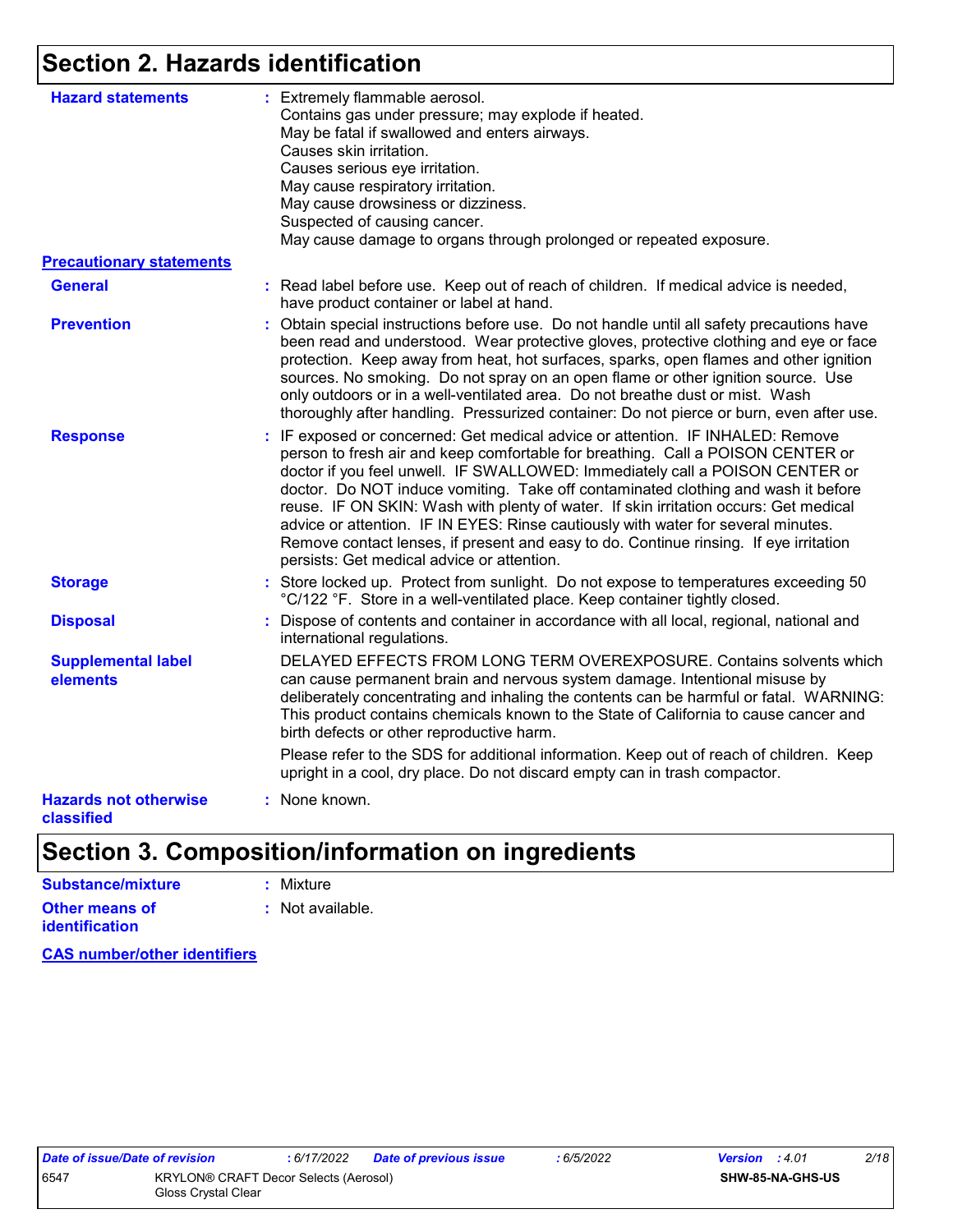### **Section 3. Composition/information on ingredients**

| <b>Ingredient name</b>               | % by weight | <b>CAS number</b> |
|--------------------------------------|-------------|-------------------|
| Acetone                              | l≥25 - ≤50  | 67-64-1           |
| n-Butyl Acetate                      | 210 - ≤25   | 123-86-4          |
| Propane                              | l≥10 - ≤25  | 74-98-6           |
| Butane                               | 210 - ≤25   | 106-97-8          |
| <b>Ethyl 3-Ethoxypropionate</b>      | ≤5          | 763-69-9          |
| Xylene, mixed isomers                | ′≤3         | 1330-20-7         |
| Hydrotreated Heavy Petroleum Naphtha | <1          | 64742-48-9        |
| Ethylbenzene                         | <1          | 100-41-4          |

Any concentration shown as a range is to protect confidentiality or is due to batch variation.

**There are no additional ingredients present which, within the current knowledge of the supplier and in the concentrations applicable, are classified and hence require reporting in this section.**

**Occupational exposure limits, if available, are listed in Section 8.**

### **Section 4. First aid measures**

| <b>Eye contact</b>  | : Immediately flush eyes with plenty of water, occasionally lifting the upper and lower<br>eyelids. Check for and remove any contact lenses. Continue to rinse for at least 10<br>minutes. Get medical attention.                                                                                                                                                                                                                                                                                                                                                                                                                                                                                                                                       |
|---------------------|---------------------------------------------------------------------------------------------------------------------------------------------------------------------------------------------------------------------------------------------------------------------------------------------------------------------------------------------------------------------------------------------------------------------------------------------------------------------------------------------------------------------------------------------------------------------------------------------------------------------------------------------------------------------------------------------------------------------------------------------------------|
| <b>Inhalation</b>   | : Remove victim to fresh air and keep at rest in a position comfortable for breathing. If it<br>is suspected that fumes are still present, the rescuer should wear an appropriate mask<br>or self-contained breathing apparatus. If not breathing, if breathing is irregular or if<br>respiratory arrest occurs, provide artificial respiration or oxygen by trained personnel. It<br>may be dangerous to the person providing aid to give mouth-to-mouth resuscitation.<br>Get medical attention. If necessary, call a poison center or physician. If unconscious,<br>place in recovery position and get medical attention immediately. Maintain an open<br>airway. Loosen tight clothing such as a collar, tie, belt or waistband.                    |
| <b>Skin contact</b> | : Flush contaminated skin with plenty of water. Remove contaminated clothing and<br>shoes. Continue to rinse for at least 10 minutes. Get medical attention. Wash clothing<br>before reuse. Clean shoes thoroughly before reuse.                                                                                                                                                                                                                                                                                                                                                                                                                                                                                                                        |
| <b>Ingestion</b>    | : Get medical attention immediately. Call a poison center or physician. Wash out mouth<br>with water. Remove dentures if any. If material has been swallowed and the exposed<br>person is conscious, give small quantities of water to drink. Stop if the exposed person<br>feels sick as vomiting may be dangerous. Aspiration hazard if swallowed. Can enter<br>lungs and cause damage. Do not induce vomiting. If vomiting occurs, the head should<br>be kept low so that vomit does not enter the lungs. Never give anything by mouth to an<br>unconscious person. If unconscious, place in recovery position and get medical<br>attention immediately. Maintain an open airway. Loosen tight clothing such as a collar,<br>tie, belt or waistband. |

#### **Most important symptoms/effects, acute and delayed**

| <b>Potential acute health effects</b> |                                                                                                                              |
|---------------------------------------|------------------------------------------------------------------------------------------------------------------------------|
| Eye contact                           | : Causes serious eye irritation.                                                                                             |
| <b>Inhalation</b>                     | : Can cause central nervous system (CNS) depression. May cause drowsiness or<br>dizziness. May cause respiratory irritation. |
| <b>Skin contact</b>                   | : Causes skin irritation.                                                                                                    |
| <b>Ingestion</b>                      | : Can cause central nervous system (CNS) depression. May be fatal if swallowed and<br>enters airways.                        |

#### **Over-exposure signs/symptoms**

|                     | Date of issue/Date of revision        | 6/17/2022 | Date of previous issue | : 6/5/2022 | <b>Version</b> : 4.01   | 3/18 |
|---------------------|---------------------------------------|-----------|------------------------|------------|-------------------------|------|
| 6547                | KRYLON® CRAFT Decor Selects (Aerosol) |           |                        |            | <b>SHW-85-NA-GHS-US</b> |      |
| Gloss Crystal Clear |                                       |           |                        |            |                         |      |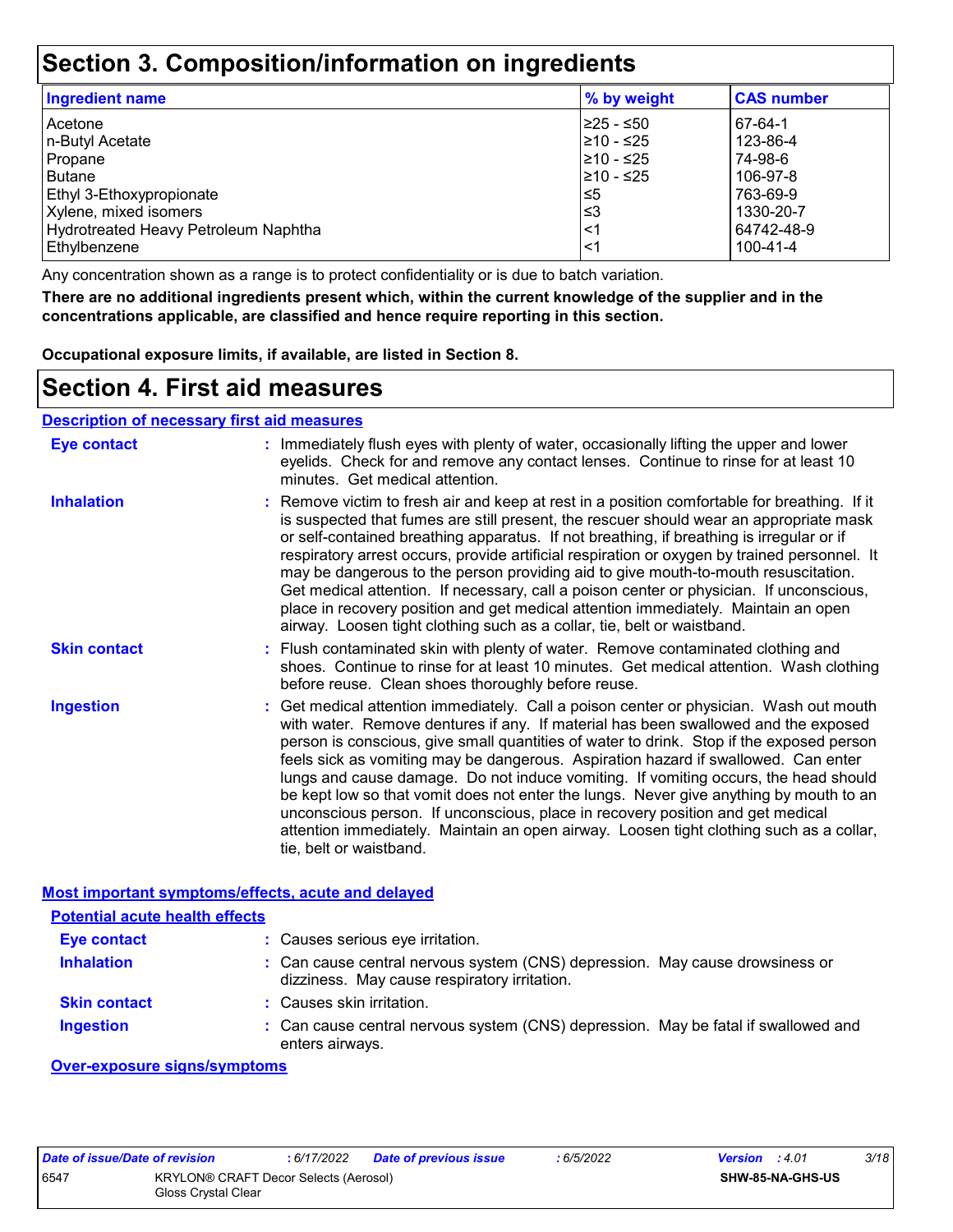### **Section 4. First aid measures**

| <b>Eye contact</b>        | : Adverse symptoms may include the following:<br>pain or irritation<br>watering<br>redness                                                                                                  |
|---------------------------|---------------------------------------------------------------------------------------------------------------------------------------------------------------------------------------------|
| <b>Inhalation</b>         | $:$ Adverse symptoms may include the following:<br>respiratory tract irritation<br>coughing<br>nausea or vomiting<br>headache<br>drowsiness/fatigue<br>dizziness/vertigo<br>unconsciousness |
| <b>Skin contact</b>       | $:$ Adverse symptoms may include the following:<br>irritation<br>redness                                                                                                                    |
| <b>Ingestion</b>          | : Adverse symptoms may include the following:<br>nausea or vomiting                                                                                                                         |
|                           | <u>Indication of immediate medical attention and special treatment needed, if necessary</u>                                                                                                 |
| <b>Notes to physician</b> | : Treat symptomatically. Contact poison treatment specialist immediately if large<br>quantities have been ingested or inhaled.                                                              |
|                           |                                                                                                                                                                                             |

**Protection of first-aiders** : No action shall be taken involving any personal risk or without suitable training. If it is suspected that fumes are still present, the rescuer should wear an appropriate mask or self-contained breathing apparatus. It may be dangerous to the person providing aid to give mouth-to-mouth resuscitation. **Specific treatments :** No specific treatment.

| See toxicological information (Section 11) |  |  |  |
|--------------------------------------------|--|--|--|
| <b>Section 5. Fire-fighting measures</b>   |  |  |  |
| <b>Extinguishing media</b>                 |  |  |  |
| <b>Contained and contained and the set</b> |  |  |  |

| <b>Suitable extinguishing</b><br>media                 | : Use an extinguishing agent suitable for the surrounding fire.                                                                                                                                                                                                                                                                                                                                                                                       |
|--------------------------------------------------------|-------------------------------------------------------------------------------------------------------------------------------------------------------------------------------------------------------------------------------------------------------------------------------------------------------------------------------------------------------------------------------------------------------------------------------------------------------|
| <b>Unsuitable extinguishing</b><br>media               | : None known.                                                                                                                                                                                                                                                                                                                                                                                                                                         |
| <b>Specific hazards arising</b><br>from the chemical   | : Extremely flammable aerosol. Runoff to sewer may create fire or explosion hazard. In<br>a fire or if heated, a pressure increase will occur and the container may burst, with the<br>risk of a subsequent explosion. Gas may accumulate in low or confined areas or travel<br>a considerable distance to a source of ignition and flash back, causing fire or explosion.<br>Bursting aerosol containers may be propelled from a fire at high speed. |
| <b>Hazardous thermal</b><br>decomposition products     | : Decomposition products may include the following materials:<br>carbon dioxide<br>carbon monoxide                                                                                                                                                                                                                                                                                                                                                    |
| <b>Special protective actions</b><br>for fire-fighters | : Promptly isolate the scene by removing all persons from the vicinity of the incident if<br>there is a fire. No action shall be taken involving any personal risk or without suitable<br>training. Move containers from fire area if this can be done without risk. Use water                                                                                                                                                                        |

spray to keep fire-exposed containers cool. Fire-fighters should wear appropriate protective equipment and self-contained breathing **:** apparatus (SCBA) with a full face-piece operated in positive pressure mode. **Special protective equipment for fire-fighters**

| Date of issue/Date of revision |                                                              | : 6/17/2022 | <b>Date of previous issue</b> | : 6/5/2022 | <b>Version</b> : 4.01 |                         | 4/18 |
|--------------------------------|--------------------------------------------------------------|-------------|-------------------------------|------------|-----------------------|-------------------------|------|
| 6547                           | KRYLON® CRAFT Decor Selects (Aerosol)<br>Gloss Crystal Clear |             |                               |            |                       | <b>SHW-85-NA-GHS-US</b> |      |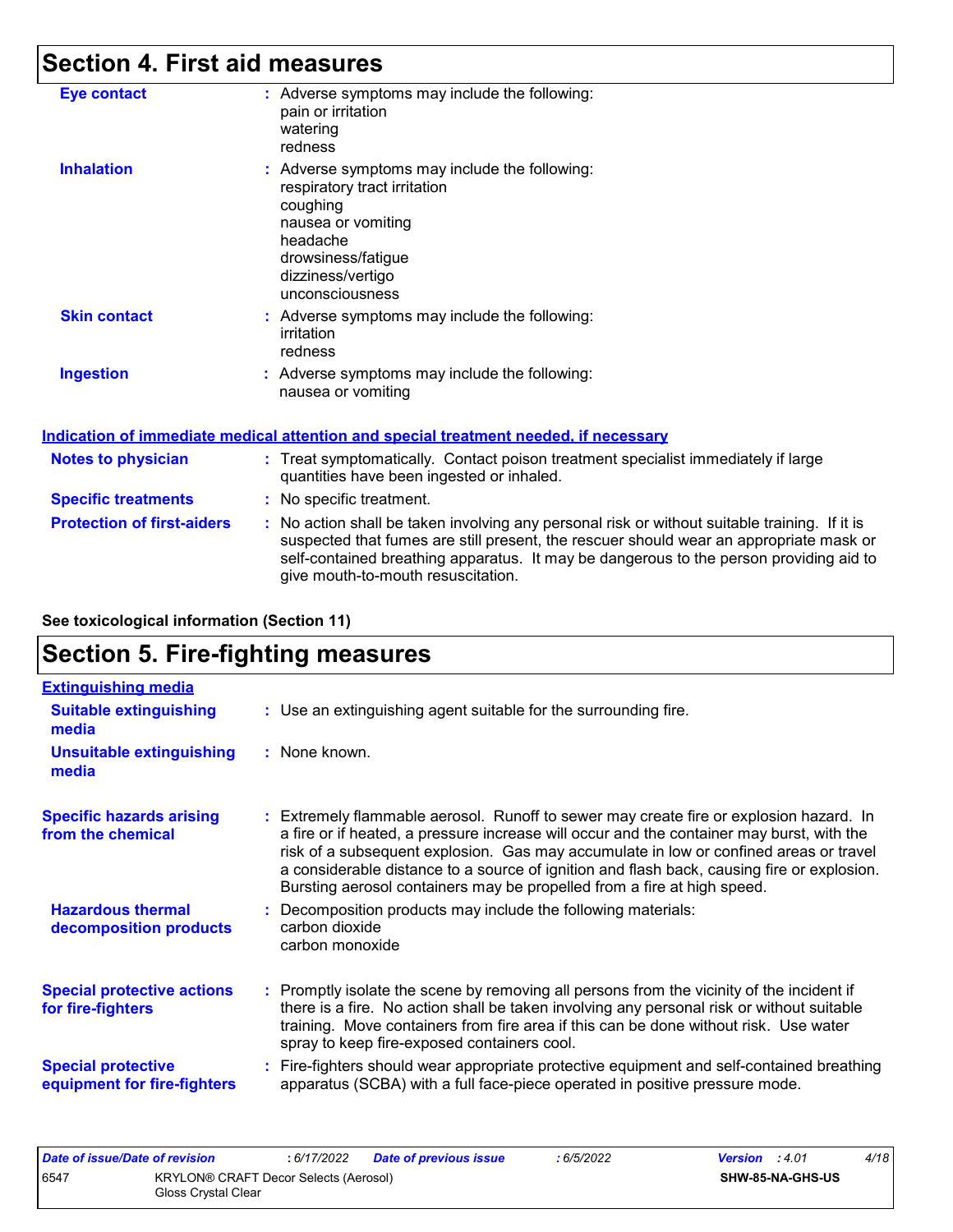### **Section 6. Accidental release measures**

|                                                                                                  | Personal precautions, protective equipment and emergency procedures                                                                                                                                                                                                                                                                                                                                                                                                                                                                                                                                                                                                                                                                                                              |
|--------------------------------------------------------------------------------------------------|----------------------------------------------------------------------------------------------------------------------------------------------------------------------------------------------------------------------------------------------------------------------------------------------------------------------------------------------------------------------------------------------------------------------------------------------------------------------------------------------------------------------------------------------------------------------------------------------------------------------------------------------------------------------------------------------------------------------------------------------------------------------------------|
| For non-emergency<br>personnel                                                                   | : No action shall be taken involving any personal risk or without suitable training.<br>Evacuate surrounding areas. Keep unnecessary and unprotected personnel from<br>entering. In the case of aerosols being ruptured, care should be taken due to the rapid<br>escape of the pressurized contents and propellant. If a large number of containers are<br>ruptured, treat as a bulk material spillage according to the instructions in the clean-up<br>section. Do not touch or walk through spilled material. Shut off all ignition sources. No<br>flares, smoking or flames in hazard area. Avoid breathing vapor or mist. Provide<br>adequate ventilation. Wear appropriate respirator when ventilation is inadequate. Put<br>on appropriate personal protective equipment. |
| For emergency responders                                                                         | If specialized clothing is required to deal with the spillage, take note of any information in<br>÷<br>Section 8 on suitable and unsuitable materials. See also the information in "For non-<br>emergency personnel".                                                                                                                                                                                                                                                                                                                                                                                                                                                                                                                                                            |
| <b>Environmental precautions</b><br><b>Methods and materials for containment and cleaning up</b> | : Avoid dispersal of spilled material and runoff and contact with soil, waterways, drains<br>and sewers. Inform the relevant authorities if the product has caused environmental<br>pollution (sewers, waterways, soil or air).                                                                                                                                                                                                                                                                                                                                                                                                                                                                                                                                                  |
|                                                                                                  |                                                                                                                                                                                                                                                                                                                                                                                                                                                                                                                                                                                                                                                                                                                                                                                  |
| <b>Small spill</b>                                                                               | : Stop leak if without risk. Move containers from spill area. Use spark-proof tools and<br>explosion-proof equipment. Dilute with water and mop up if water-soluble. Alternatively,<br>or if water-insoluble, absorb with an inert dry material and place in an appropriate waste<br>disposal container. Dispose of via a licensed waste disposal contractor.                                                                                                                                                                                                                                                                                                                                                                                                                    |
| <b>Large spill</b>                                                                               | : Stop leak if without risk. Move containers from spill area. Use spark-proof tools and<br>explosion-proof equipment. Approach release from upwind. Prevent entry into sewers,<br>water courses, basements or confined areas. Wash spillages into an effluent treatment<br>plant or proceed as follows. Contain and collect spillage with non-combustible,<br>absorbent material e.g. sand, earth, vermiculite or diatomaceous earth and place in<br>container for disposal according to local regulations (see Section 13). Dispose of via a<br>licensed waste disposal contractor. Contaminated absorbent material may pose the<br>same hazard as the spilled product. Note: see Section 1 for emergency contact<br>information and Section 13 for waste disposal.             |

### **Section 7. Handling and storage**

#### **Precautions for safe handling**

| <b>Protective measures</b>                       | : Put on appropriate personal protective equipment (see Section 8). Pressurized<br>container: protect from sunlight and do not expose to temperatures exceeding 50°C. Do<br>not pierce or burn, even after use. Avoid exposure - obtain special instructions before<br>use. Do not handle until all safety precautions have been read and understood. Do not<br>get in eyes or on skin or clothing. Do not breathe vapor or mist. Do not swallow. Avoid<br>breathing gas. Use only with adequate ventilation. Wear appropriate respirator when<br>ventilation is inadequate. Store and use away from heat, sparks, open flame or any<br>other ignition source. Use explosion-proof electrical (ventilating, lighting and material<br>handling) equipment. Use only non-sparking tools. Empty containers retain product<br>residue and can be hazardous. |
|--------------------------------------------------|---------------------------------------------------------------------------------------------------------------------------------------------------------------------------------------------------------------------------------------------------------------------------------------------------------------------------------------------------------------------------------------------------------------------------------------------------------------------------------------------------------------------------------------------------------------------------------------------------------------------------------------------------------------------------------------------------------------------------------------------------------------------------------------------------------------------------------------------------------|
| <b>Advice on general</b><br>occupational hygiene | : Eating, drinking and smoking should be prohibited in areas where this material is<br>handled, stored and processed. Workers should wash hands and face before eating,<br>drinking and smoking. Remove contaminated clothing and protective equipment before<br>entering eating areas. See also Section 8 for additional information on hygiene<br>measures.                                                                                                                                                                                                                                                                                                                                                                                                                                                                                           |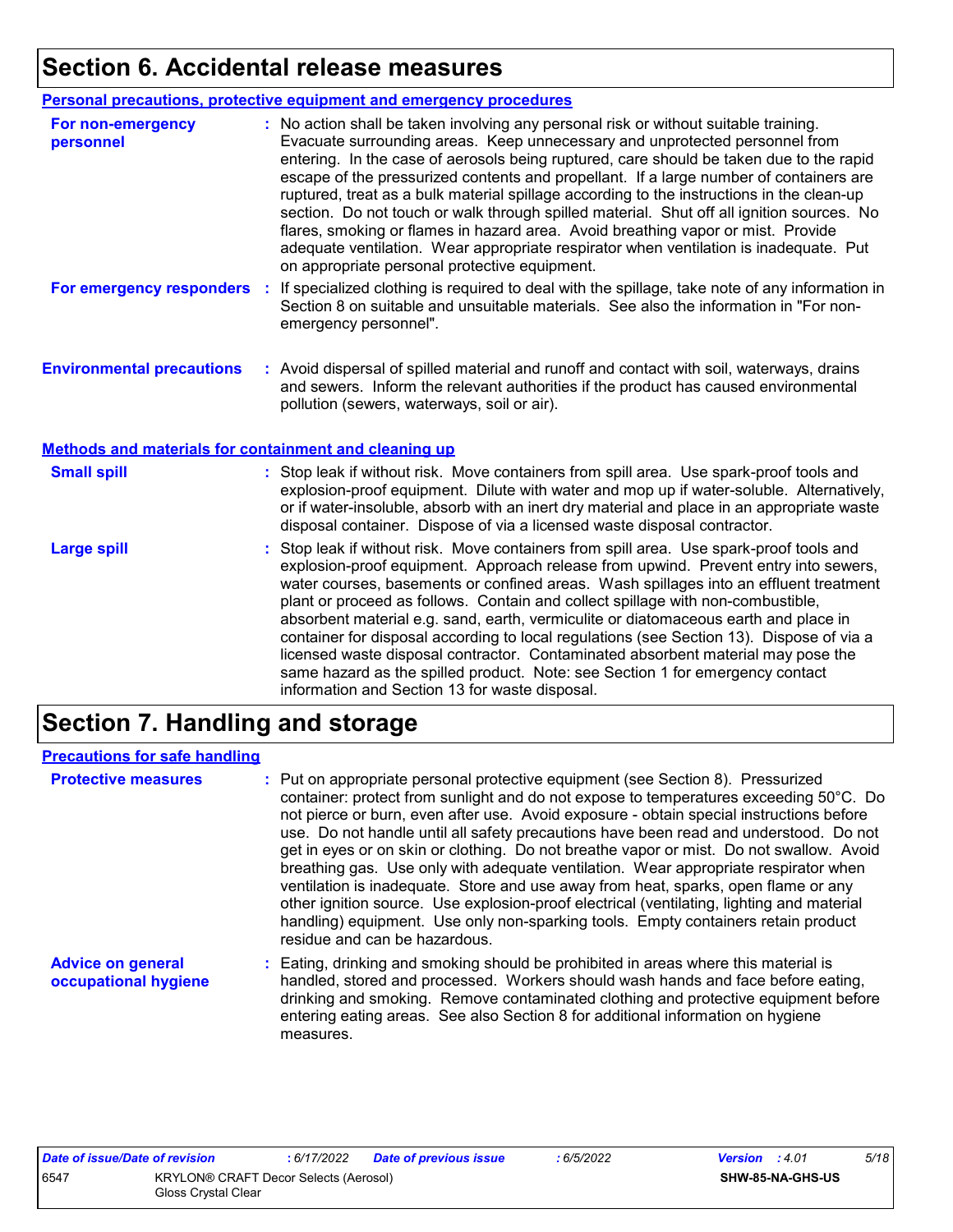### **Section 7. Handling and storage**

### **including any incompatibilities**

**Conditions for safe storage,** : Store in accordance with local regulations. Store away from direct sunlight in a dry, cool and well-ventilated area, away from incompatible materials (see Section 10) and food and drink. Protect from sunlight. Store locked up. Eliminate all ignition sources. Use appropriate containment to avoid environmental contamination. See Section 10 for incompatible materials before handling or use.

### **Section 8. Exposure controls/personal protection**

#### **Control parameters**

**Occupational exposure limits (OSHA United States)**

| <b>Ingredient name</b>                            | CAS#                   | <b>Exposure limits</b>                                                                                                                                                                                                                                                                                                     |
|---------------------------------------------------|------------------------|----------------------------------------------------------------------------------------------------------------------------------------------------------------------------------------------------------------------------------------------------------------------------------------------------------------------------|
| Acetone                                           | 67-64-1                | ACGIH TLV (United States, 1/2021).<br>TWA: 250 ppm 8 hours.<br>STEL: 500 ppm 15 minutes.<br>NIOSH REL (United States, 10/2020).<br>TWA: 250 ppm 10 hours.<br>TWA: 590 mg/m <sup>3</sup> 10 hours.<br>OSHA PEL (United States, 5/2018).<br>TWA: 1000 ppm 8 hours.<br>TWA: 2400 mg/m <sup>3</sup> 8 hours.                   |
| n-Butyl Acetate                                   | 123-86-4               | NIOSH REL (United States, 10/2020).<br>TWA: 150 ppm 10 hours.<br>TWA: 710 mg/m <sup>3</sup> 10 hours.<br>STEL: 200 ppm 15 minutes.<br>STEL: 950 mg/m <sup>3</sup> 15 minutes.<br>OSHA PEL (United States, 5/2018).<br>TWA: 150 ppm 8 hours.<br>TWA: $710$ mg/m <sup>3</sup> 8 hours.<br>ACGIH TLV (United States, 1/2021). |
|                                                   |                        | STEL: 150 ppm 15 minutes.<br>TWA: 50 ppm 8 hours.                                                                                                                                                                                                                                                                          |
| Propane                                           | 74-98-6                | NIOSH REL (United States, 10/2020).<br>TWA: 1000 ppm 10 hours.<br>TWA: 1800 mg/m <sup>3</sup> 10 hours.<br>OSHA PEL (United States, 5/2018).<br>TWA: 1000 ppm 8 hours.<br>TWA: 1800 mg/m <sup>3</sup> 8 hours.<br>ACGIH TLV (United States, 1/2021). Oxygen<br>Depletion [Asphyxiant]. Explosive potential                 |
| <b>Butane</b>                                     | 106-97-8               | NIOSH REL (United States, 10/2020).<br>TWA: 800 ppm 10 hours.<br>TWA: 1900 mg/m <sup>3</sup> 10 hours.<br>ACGIH TLV (United States, 1/2021).<br><b>Explosive potential.</b><br>STEL: 1000 ppm 15 minutes.                                                                                                                  |
| Ethyl 3-Ethoxypropionate<br>Xylene, mixed isomers | 763-69-9<br>1330-20-7  | None.<br>ACGIH TLV (United States, 1/2021).<br>TWA: 100 ppm 8 hours.<br>TWA: 434 mg/m <sup>3</sup> 8 hours.<br>STEL: 150 ppm 15 minutes.<br>STEL: 651 mg/m <sup>3</sup> 15 minutes.<br>OSHA PEL (United States, 5/2018).<br>TWA: 100 ppm 8 hours.<br>TWA: $435 \text{ mg/m}^3$ 8 hours.                                    |
| Hydrotreated Heavy Petroleum Naphtha              | 64742-48-9<br>100-41-4 | None.<br>ACGIH TLV (United States, 1/2021).                                                                                                                                                                                                                                                                                |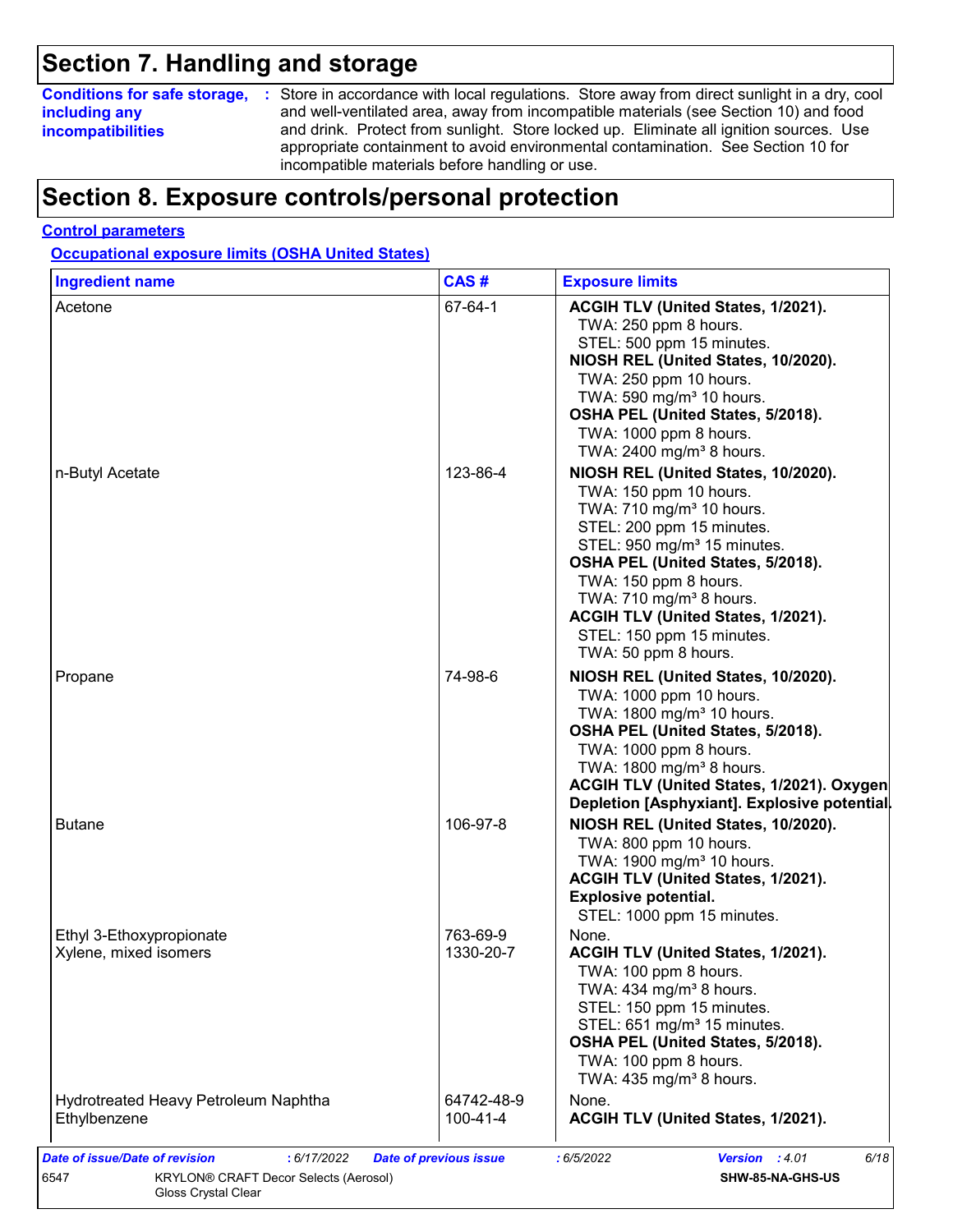| TWA: 20 ppm 8 hours.<br>NIOSH REL (United States, 10/2020).                                                                                                                                                                               |
|-------------------------------------------------------------------------------------------------------------------------------------------------------------------------------------------------------------------------------------------|
| TWA: 100 ppm 10 hours.<br>TWA: $435 \text{ mg/m}^3$ 10 hours.<br>STEL: 125 ppm 15 minutes.<br>STEL: 545 mg/m <sup>3</sup> 15 minutes.<br>OSHA PEL (United States, 5/2018).<br>TWA: 100 ppm 8 hours.<br>TWA: $435 \text{ mg/m}^3$ 8 hours. |

#### **Occupational exposure limits (Canada)**

| <b>Ingredient name</b> | CAS#     | <b>Exposure limits</b>                                                                                                                                                                                                                                                                                                                                                                                                                                                                                                                                                                                                                                                                                                                     |
|------------------------|----------|--------------------------------------------------------------------------------------------------------------------------------------------------------------------------------------------------------------------------------------------------------------------------------------------------------------------------------------------------------------------------------------------------------------------------------------------------------------------------------------------------------------------------------------------------------------------------------------------------------------------------------------------------------------------------------------------------------------------------------------------|
| acetone                | 67-64-1  | CA Alberta Provincial (Canada, 6/2018).<br>8 hrs OEL: 1200 mg/m <sup>3</sup> 8 hours.<br>15 min OEL: 1800 mg/m <sup>3</sup> 15 minutes.<br>8 hrs OEL: 500 ppm 8 hours.<br>15 min OEL: 750 ppm 15 minutes.<br><b>CA British Columbia Provincial (Canada,</b><br>$6/2021$ ).<br>TWA: 250 ppm 8 hours.<br>STEL: 500 ppm 15 minutes.<br>CA Ontario Provincial (Canada, 6/2019).<br>TWA: 250 ppm 8 hours.<br>STEL: 500 ppm 15 minutes.<br>CA Quebec Provincial (Canada, 6/2021).<br>TWAEV: 500 ppm 8 hours.<br>TWAEV: 1190 mg/m <sup>3</sup> 8 hours.<br>STEV: 1000 ppm 15 minutes.<br>STEV: 2380 mg/m <sup>3</sup> 15 minutes.<br><b>CA Saskatchewan Provincial (Canada,</b><br>7/2013).<br>STEL: 750 ppm 15 minutes.<br>TWA: 500 ppm 8 hours. |
| n-butyl acetate        | 123-86-4 | CA Alberta Provincial (Canada, 6/2018).<br>15 min OEL: 200 ppm 15 minutes.<br>15 min OEL: 950 mg/m <sup>3</sup> 15 minutes.<br>8 hrs OEL: 150 ppm 8 hours.<br>8 hrs OEL: 713 mg/m <sup>3</sup> 8 hours.<br><b>CA Saskatchewan Provincial (Canada,</b><br>7/2013).<br>STEL: 200 ppm 15 minutes.<br>TWA: 150 ppm 8 hours.<br>CA Ontario Provincial (Canada, 6/2019).<br>STEL: 150 ppm 15 minutes.<br>TWA: 50 ppm 8 hours.<br><b>CA British Columbia Provincial (Canada,</b><br>$6/2021$ ).<br>STEL: 150 ppm 15 minutes.<br>TWA: 50 ppm 8 hours.<br>CA Quebec Provincial (Canada, 6/2021).<br>STEV: 150 ppm 15 minutes.<br>TWAEV: 50 ppm 8 hours.                                                                                             |
| Normal propane         | 74-98-6  | CA Alberta Provincial (Canada, 6/2018).<br>8 hrs OEL: 1000 ppm 8 hours.<br>CA Quebec Provincial (Canada, 6/2021).<br>TWAEV: 1000 ppm 8 hours.                                                                                                                                                                                                                                                                                                                                                                                                                                                                                                                                                                                              |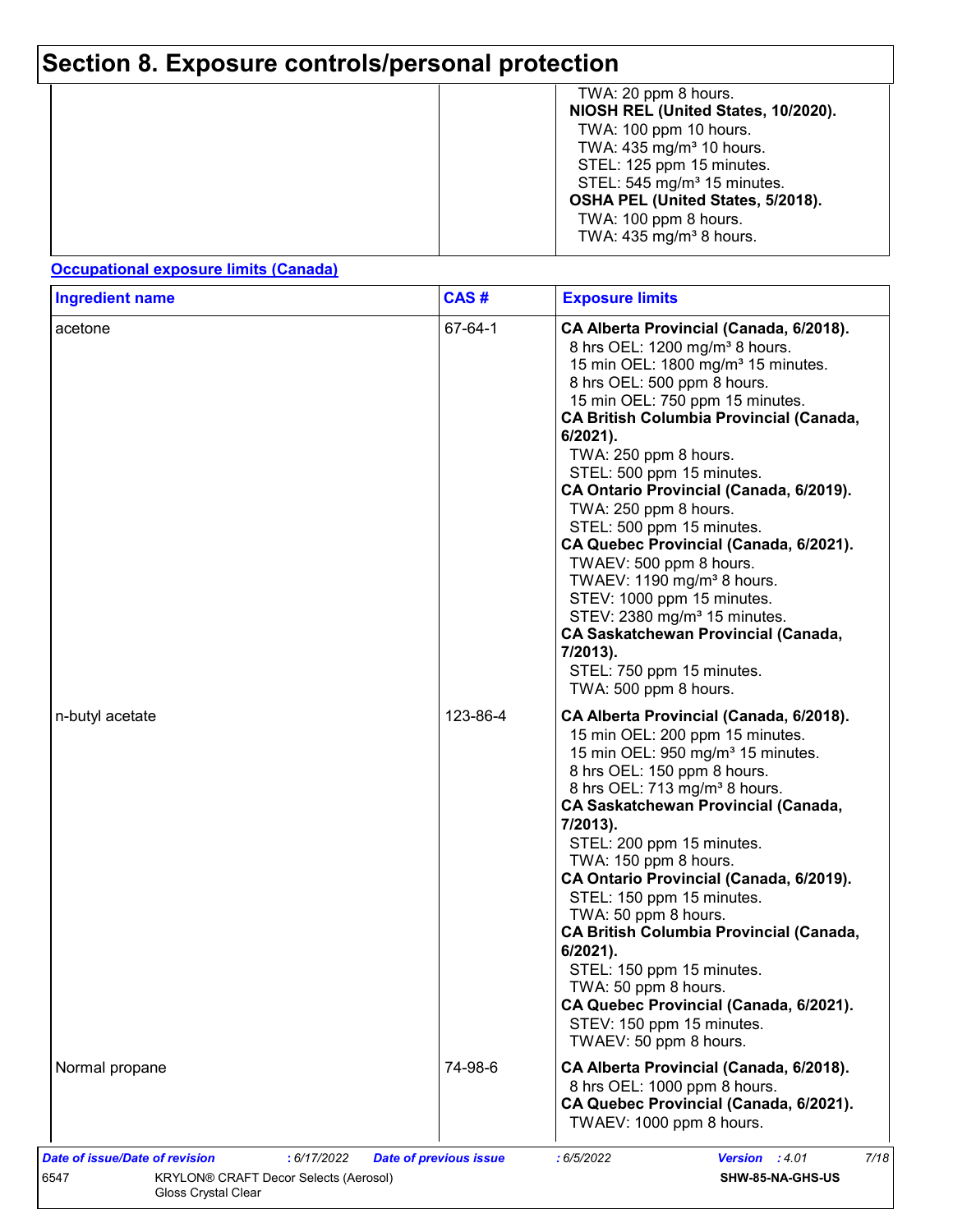|               |                | TWAEV: 1800 mg/m <sup>3</sup> 8 hours.<br><b>CA Saskatchewan Provincial (Canada,</b><br>7/2013).<br>STEL: 1250 ppm 15 minutes.<br>TWA: 1000 ppm 8 hours.<br><b>CA British Columbia Provincial (Canada,</b><br>6/2021). Oxygen Depletion [Asphyxiant].<br><b>Explosive potential.</b><br>CA Ontario Provincial (Canada, 6/2019).<br><b>Oxygen Depletion [Asphyxiant]. Explosive</b>                                                                                                                                                                                                                                                                                                                                                                                  |
|---------------|----------------|---------------------------------------------------------------------------------------------------------------------------------------------------------------------------------------------------------------------------------------------------------------------------------------------------------------------------------------------------------------------------------------------------------------------------------------------------------------------------------------------------------------------------------------------------------------------------------------------------------------------------------------------------------------------------------------------------------------------------------------------------------------------|
| <b>Butane</b> | 106-97-8       | potential.<br>CA Alberta Provincial (Canada, 6/2018).<br>8 hrs OEL: 1000 ppm 8 hours.<br>CA Quebec Provincial (Canada, 6/2021).<br>TWAEV: 800 ppm 8 hours.<br>TWAEV: 1900 mg/m <sup>3</sup> 8 hours.<br><b>CA Saskatchewan Provincial (Canada,</b><br>7/2013).<br>STEL: 1250 ppm 15 minutes.<br>TWA: 1000 ppm 8 hours.<br><b>CA British Columbia Provincial (Canada,</b><br>6/2021). Explosive potential.<br>STEL: 1000 ppm 15 minutes.<br>CA Ontario Provincial (Canada, 6/2019).<br><b>Explosive potential.</b>                                                                                                                                                                                                                                                   |
| Xylene        | 1330-20-7      | STEL: 1000 ppm 15 minutes.<br>CA Alberta Provincial (Canada, 6/2018).<br>8 hrs OEL: 100 ppm 8 hours.<br>15 min OEL: 651 mg/m <sup>3</sup> 15 minutes.<br>15 min OEL: 150 ppm 15 minutes.<br>8 hrs OEL: 434 mg/m <sup>3</sup> 8 hours.<br><b>CA British Columbia Provincial (Canada,</b><br>$6/2021$ ).<br>TWA: 100 ppm 8 hours.<br>STEL: 150 ppm 15 minutes.<br>CA Quebec Provincial (Canada, 6/2021).<br>TWAEV: 100 ppm 8 hours.<br>TWAEV: 434 mg/m <sup>3</sup> 8 hours.<br>STEV: 150 ppm 15 minutes.<br>STEV: 651 mg/m <sup>3</sup> 15 minutes.<br>CA Ontario Provincial (Canada, 6/2019).<br>STEL: 150 ppm 15 minutes.<br>TWA: 100 ppm 8 hours.<br><b>CA Saskatchewan Provincial (Canada,</b><br>7/2013).<br>STEL: 150 ppm 15 minutes.<br>TWA: 100 ppm 8 hours. |
| Ethylbenzene  | $100 - 41 - 4$ | CA Alberta Provincial (Canada, 6/2018).<br>8 hrs OEL: 100 ppm 8 hours.<br>8 hrs OEL: 434 mg/m <sup>3</sup> 8 hours.<br>15 min OEL: 543 mg/m <sup>3</sup> 15 minutes.<br>15 min OEL: 125 ppm 15 minutes.<br><b>CA British Columbia Provincial (Canada,</b><br>$6/2021$ ).<br>TWA: 20 ppm 8 hours.<br>CA Ontario Provincial (Canada, 6/2019).                                                                                                                                                                                                                                                                                                                                                                                                                         |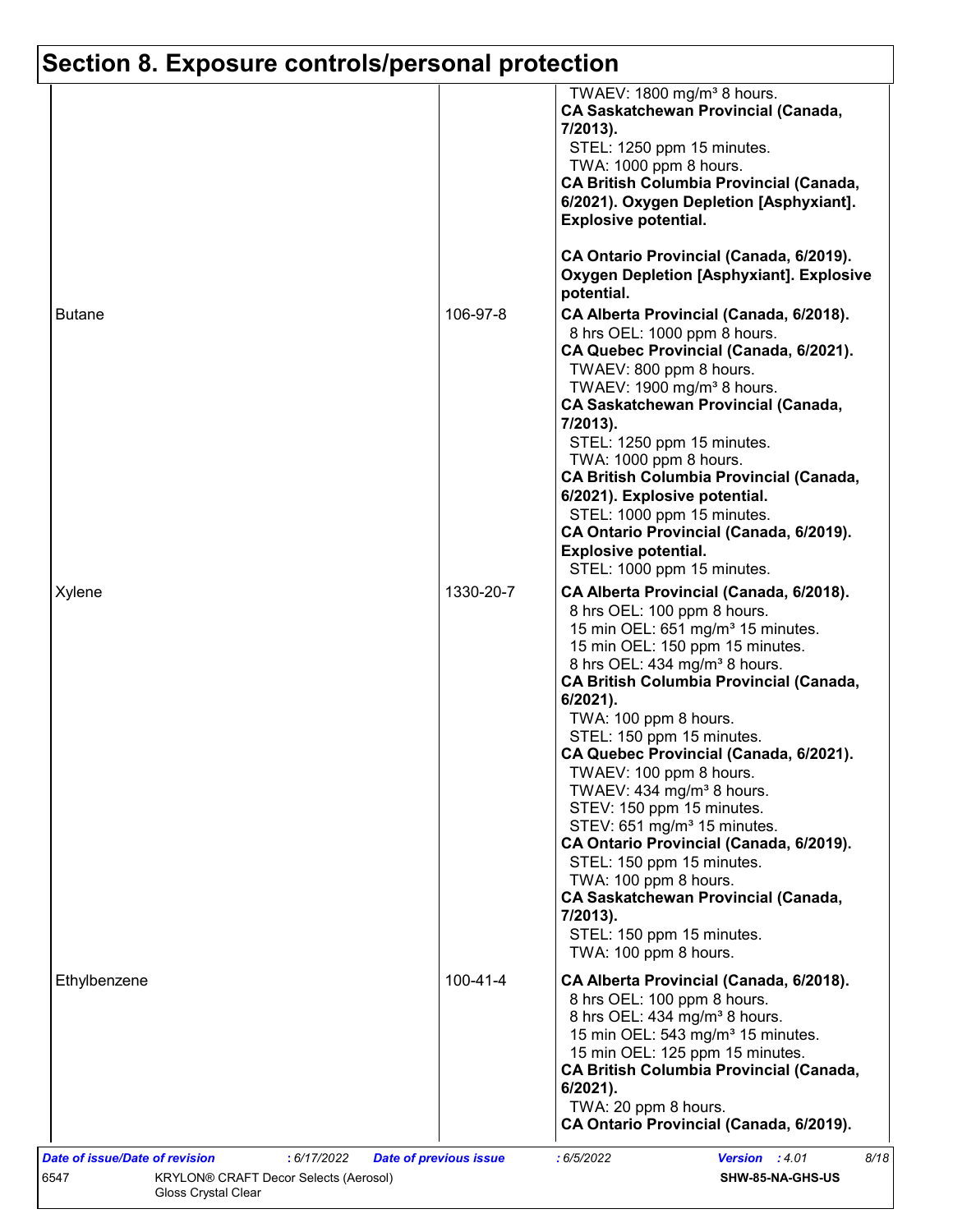|  | TWA: 20 ppm 8 hours.<br>CA Quebec Provincial (Canada, 6/2021).<br>TWAEV: 20 ppm 8 hours.<br>CA Saskatchewan Provincial (Canada,<br>7/2013).<br>STEL: 125 ppm 15 minutes.<br>TWA: 100 ppm 8 hours. |
|--|---------------------------------------------------------------------------------------------------------------------------------------------------------------------------------------------------|
|--|---------------------------------------------------------------------------------------------------------------------------------------------------------------------------------------------------|

#### **Occupational exposure limits (Mexico)**

|                       | CAS#      | <b>Exposure limits</b>                                           |
|-----------------------|-----------|------------------------------------------------------------------|
| Acetone               | 67-64-1   | NOM-010-STPS-2014 (Mexico, 4/2016).                              |
|                       |           | TWA: 500 ppm 8 hours.<br>STEL: 750 ppm 15 minutes.               |
| n-Butyl Acetate       | 123-86-4  | NOM-010-STPS-2014 (Mexico, 4/2016).                              |
|                       |           | TWA: 150 ppm 8 hours.                                            |
| Propane               | 74-98-6   | STEL: 200 ppm 15 minutes.<br>NOM-010-STPS-2014 (Mexico, 4/2016). |
|                       |           | TWA: 1000 ppm 8 hours.                                           |
| <b>Butane</b>         | 106-97-8  | NOM-010-STPS-2014 (Mexico, 4/2016).                              |
|                       | 1330-20-7 | TWA: 1000 ppm 8 hours.                                           |
| Xylene, mixed isomers |           | NOM-010-STPS-2014 (Mexico, 4/2016).<br>STEL: 150 ppm 15 minutes. |
|                       |           | TWA: 100 ppm 8 hours.                                            |

| <b>Appropriate engineering</b><br><b>controls</b> |  | : Use only with adequate ventilation. Use process enclosures, local exhaust ventilation or<br>other engineering controls to keep worker exposure to airborne contaminants below any<br>recommended or statutory limits. The engineering controls also need to keep gas,<br>vapor or dust concentrations below any lower explosive limits. Use explosion-proof<br>ventilation equipment.                                                                                                                                                                                                                                |
|---------------------------------------------------|--|------------------------------------------------------------------------------------------------------------------------------------------------------------------------------------------------------------------------------------------------------------------------------------------------------------------------------------------------------------------------------------------------------------------------------------------------------------------------------------------------------------------------------------------------------------------------------------------------------------------------|
| <b>Environmental exposure</b><br>controls         |  | Emissions from ventilation or work process equipment should be checked to ensure<br>they comply with the requirements of environmental protection legislation. In some<br>cases, fume scrubbers, filters or engineering modifications to the process equipment<br>will be necessary to reduce emissions to acceptable levels.                                                                                                                                                                                                                                                                                          |
| <b>Individual protection measures</b>             |  |                                                                                                                                                                                                                                                                                                                                                                                                                                                                                                                                                                                                                        |
| <b>Hygiene measures</b>                           |  | : Wash hands, forearms and face thoroughly after handling chemical products, before<br>eating, smoking and using the lavatory and at the end of the working period.<br>Appropriate techniques should be used to remove potentially contaminated clothing.<br>Wash contaminated clothing before reusing. Ensure that eyewash stations and safety<br>showers are close to the workstation location.                                                                                                                                                                                                                      |
| <b>Eye/face protection</b>                        |  | : Safety eyewear complying with an approved standard should be used when a risk<br>assessment indicates this is necessary to avoid exposure to liquid splashes, mists,<br>gases or dusts. If contact is possible, the following protection should be worn, unless<br>the assessment indicates a higher degree of protection: chemical splash goggles.                                                                                                                                                                                                                                                                  |
| <b>Skin protection</b>                            |  |                                                                                                                                                                                                                                                                                                                                                                                                                                                                                                                                                                                                                        |
| <b>Hand protection</b>                            |  | : Chemical-resistant, impervious gloves complying with an approved standard should be<br>worn at all times when handling chemical products if a risk assessment indicates this is<br>necessary. Considering the parameters specified by the glove manufacturer, check<br>during use that the gloves are still retaining their protective properties. It should be<br>noted that the time to breakthrough for any glove material may be different for different<br>glove manufacturers. In the case of mixtures, consisting of several substances, the<br>protection time of the gloves cannot be accurately estimated. |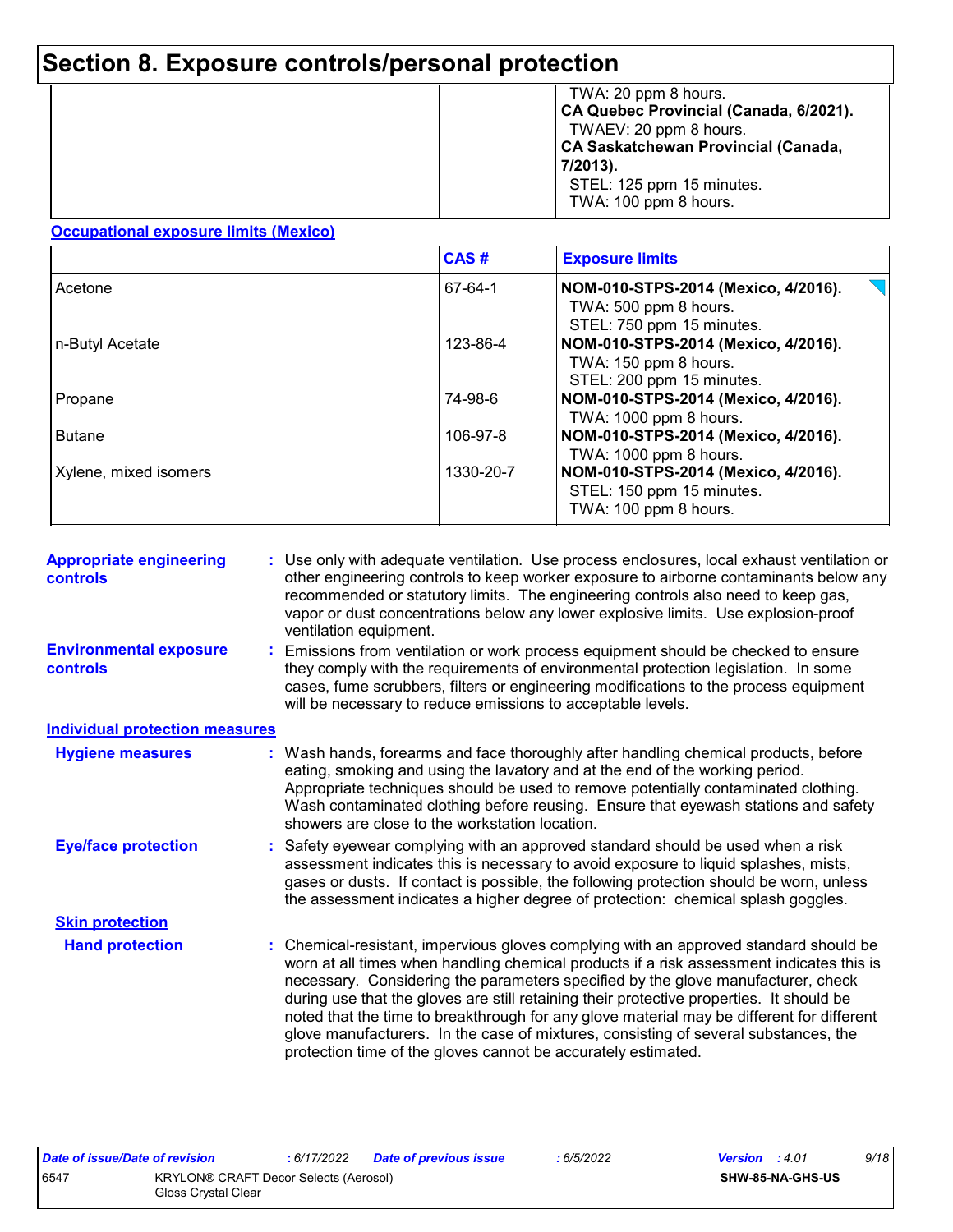| <b>Body protection</b>        | : Personal protective equipment for the body should be selected based on the task being<br>performed and the risks involved and should be approved by a specialist before<br>handling this product. When there is a risk of ignition from static electricity, wear anti-<br>static protective clothing. For the greatest protection from static discharges, clothing<br>should include anti-static overalls, boots and gloves. |
|-------------------------------|--------------------------------------------------------------------------------------------------------------------------------------------------------------------------------------------------------------------------------------------------------------------------------------------------------------------------------------------------------------------------------------------------------------------------------|
| <b>Other skin protection</b>  | : Appropriate footwear and any additional skin protection measures should be selected<br>based on the task being performed and the risks involved and should be approved by a<br>specialist before handling this product.                                                                                                                                                                                                      |
| <b>Respiratory protection</b> | : Based on the hazard and potential for exposure, select a respirator that meets the<br>appropriate standard or certification. Respirators must be used according to a<br>respiratory protection program to ensure proper fitting, training, and other important<br>aspects of use.                                                                                                                                            |

### **Section 9. Physical and chemical properties**

The conditions of measurement of all properties are at standard temperature and pressure unless otherwise indicated.

| <b>Appearance</b>                                                 |    |                                                                                 |
|-------------------------------------------------------------------|----|---------------------------------------------------------------------------------|
| <b>Physical state</b>                                             |    | $:$ Liquid.                                                                     |
| <b>Color</b>                                                      |    | Not available.                                                                  |
| Odor                                                              |    | Not available.                                                                  |
| <b>Odor threshold</b>                                             |    | Not available.                                                                  |
| pH                                                                |    | Not applicable.                                                                 |
| <b>Melting point/freezing point</b>                               |    | Not available.                                                                  |
| <b>Boiling point, initial boiling</b><br>point, and boiling range |    | : Not available.                                                                |
| <b>Flash point</b>                                                |    | : Closed cup: -29 $^{\circ}$ C (-20.2 $^{\circ}$ F) [Pensky-Martens Closed Cup] |
| <b>Evaporation rate</b>                                           |    | 5.6 (butyl acetate = $1$ )                                                      |
| <b>Flammability</b>                                               |    | Not available.                                                                  |
| Lower and upper explosion<br>limit/flammability limit             |    | $:$ Lower: $1\%$<br>Upper: 12.8%                                                |
| <b>Vapor pressure</b>                                             |    | : 101.3 kPa (760 mm Hg)                                                         |
| <b>Relative vapor density</b>                                     |    | : $1.55$ [Air = 1]                                                              |
| <b>Relative density</b>                                           |    | 0.74                                                                            |
| <b>Solubility</b>                                                 |    | Not available.                                                                  |
| <b>Partition coefficient: n-</b><br>octanol/water                 |    | : Not applicable.                                                               |
| <b>Auto-ignition temperature</b>                                  |    | : Not available.                                                                |
| <b>Decomposition temperature</b>                                  | ÷. | Not available.                                                                  |
| <b>Viscosity</b>                                                  |    | Kinematic (40°C (104°F)): <20.5 mm <sup>2</sup> /s (<20.5 cSt)                  |
| <b>Molecular weight</b>                                           |    | Not applicable.                                                                 |
| <b>Aerosol product</b>                                            |    |                                                                                 |
| <b>Type of aerosol</b>                                            |    | : Spray                                                                         |
| <b>Heat of combustion</b>                                         |    | : $29.511$ kJ/g                                                                 |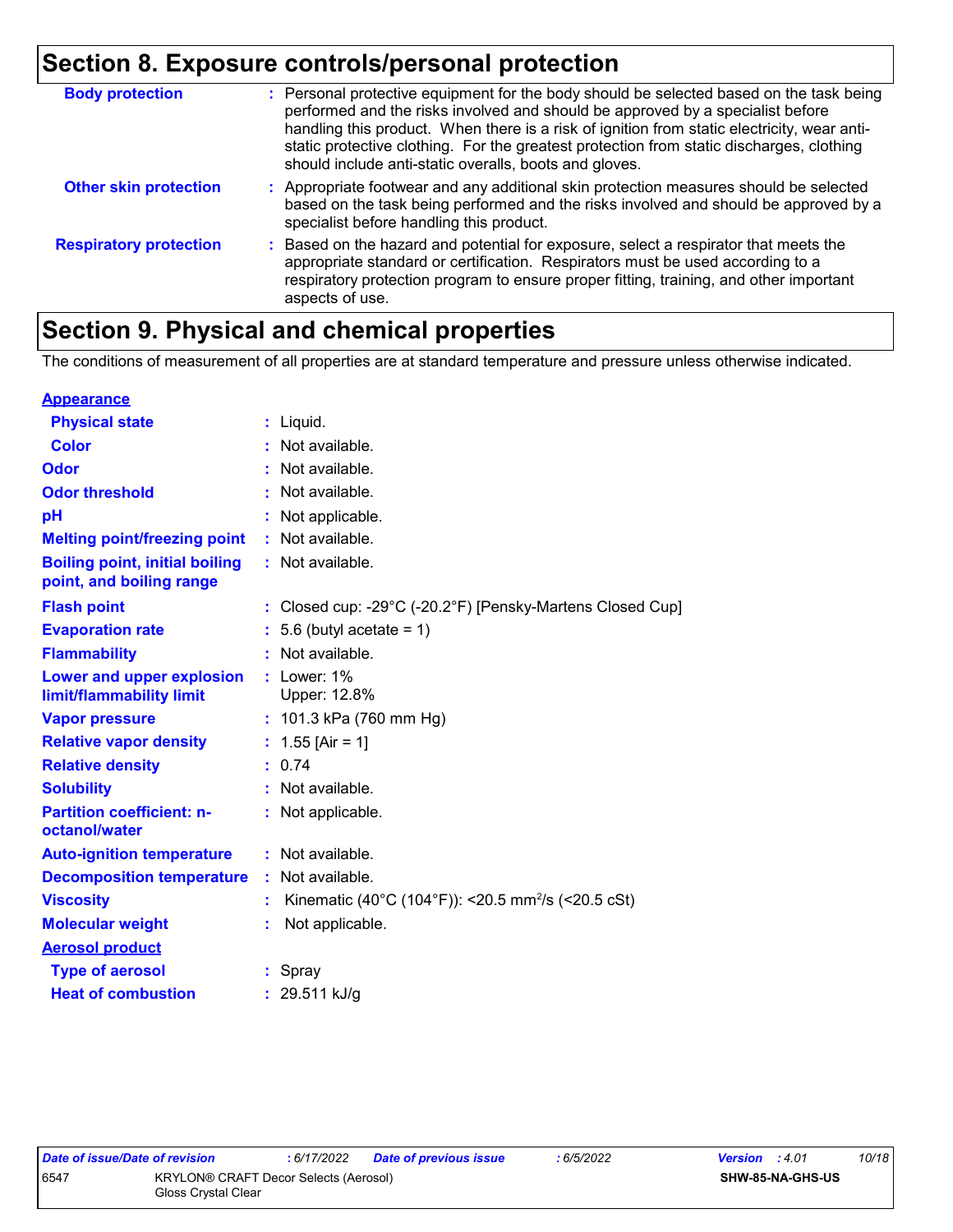### **Section 10. Stability and reactivity**

| <b>Reactivity</b>                            | : No specific test data related to reactivity available for this product or its ingredients.              |
|----------------------------------------------|-----------------------------------------------------------------------------------------------------------|
| <b>Chemical stability</b>                    | : The product is stable.                                                                                  |
| <b>Possibility of hazardous</b><br>reactions | : Under normal conditions of storage and use, hazardous reactions will not occur.                         |
| <b>Conditions to avoid</b>                   | : Avoid all possible sources of ignition (spark or flame).                                                |
| <b>Incompatible materials</b>                | : No specific data.                                                                                       |
| <b>Hazardous decomposition</b><br>products   | : Under normal conditions of storage and use, hazardous decomposition products should<br>not be produced. |

### **Section 11. Toxicological information**

### **Information on toxicological effects**

#### **Acute toxicity**

| <b>Product/ingredient name</b> | <b>Result</b>                | <b>Species</b> | <b>Dose</b>              | <b>Exposure</b> |
|--------------------------------|------------------------------|----------------|--------------------------|-----------------|
| Acetone                        | LD50 Oral                    | Rat            | 5800 mg/kg               |                 |
| n-Butyl Acetate                | LD50 Dermal                  | Rabbit         | >17600 mg/kg             |                 |
|                                | LD50 Oral                    | Rat            | 10768 mg/kg              |                 |
| <b>Butane</b>                  | <b>LC50 Inhalation Vapor</b> | Rat            | 658000 mg/m <sup>3</sup> | 4 hours         |
| Ethyl 3-Ethoxypropionate       | LD50 Oral                    | Rat            | 3200 mg/kg               |                 |
| Xylene, mixed isomers          | <b>LC50 Inhalation Gas.</b>  | Rat            | 6700 ppm                 | 4 hours         |
|                                | LD50 Oral                    | Rat            | 4300 mg/kg               |                 |
| <b>Hydrotreated Heavy</b>      | <b>LC50 Inhalation Vapor</b> | Rat            | 8500 mg/m <sup>3</sup>   | 4 hours         |
| Petroleum Naphtha              |                              |                |                          |                 |
|                                | LD50 Oral                    | Rat            | $>6$ g/kg                |                 |
| Ethylbenzene                   | LD50 Dermal                  | Rabbit         | >5000 mg/kg              |                 |
|                                | LD50 Oral                    | Rat            | 3500 mg/kg               |                 |

#### **Irritation/Corrosion**

| <b>Product/ingredient name</b>        | <b>Result</b>                                | <b>Species</b> | <b>Score</b> | <b>Exposure</b> | <b>Observation</b> |
|---------------------------------------|----------------------------------------------|----------------|--------------|-----------------|--------------------|
| Acetone                               | Eyes - Mild irritant                         | Human          |              | 186300 ppm      |                    |
|                                       | Eyes - Mild irritant                         | Rabbit         |              | 10 uL           |                    |
|                                       | Eyes - Moderate irritant                     | Rabbit         |              | 24 hours 20     | $\blacksquare$     |
|                                       |                                              |                |              | mg              |                    |
|                                       | Eyes - Severe irritant                       | Rabbit         |              | $20 \, mg$      |                    |
|                                       | Skin - Mild irritant                         | Rabbit         |              | 24 hours 500    |                    |
|                                       |                                              |                |              | mg              |                    |
|                                       | Skin - Mild irritant                         | Rabbit         |              | 395 mg          |                    |
| n-Butyl Acetate                       | Eyes - Moderate irritant                     | Rabbit         |              | $100$ mg        |                    |
|                                       | Skin - Moderate irritant                     | Rabbit         |              | 24 hours 500    |                    |
|                                       |                                              |                |              | mg              |                    |
| Ethyl 3-Ethoxypropionate              | Skin - Mild irritant                         | Rabbit         |              | 24 hours 500    |                    |
|                                       |                                              |                |              | mg              |                    |
| Xylene, mixed isomers                 | Eyes - Mild irritant                         | Rabbit         |              | 87 mg           |                    |
|                                       | Eyes - Severe irritant                       | Rabbit         |              | 24 hours 5      |                    |
|                                       |                                              |                |              | mg              |                    |
|                                       | Skin - Mild irritant                         | Rat            |              | 8 hours 60 uL   |                    |
|                                       | Skin - Moderate irritant                     | Rabbit         |              | 24 hours 500    |                    |
|                                       |                                              |                |              | mg              |                    |
|                                       | Skin - Moderate irritant                     | Rabbit         |              | 100 %           |                    |
|                                       |                                              |                |              |                 |                    |
| <b>Date of issue/Date of revision</b> | <b>Date of previous issue</b><br>: 6/17/2022 |                | :6/5/2022    | <b>Version</b>  | 11/18<br>: 4.01    |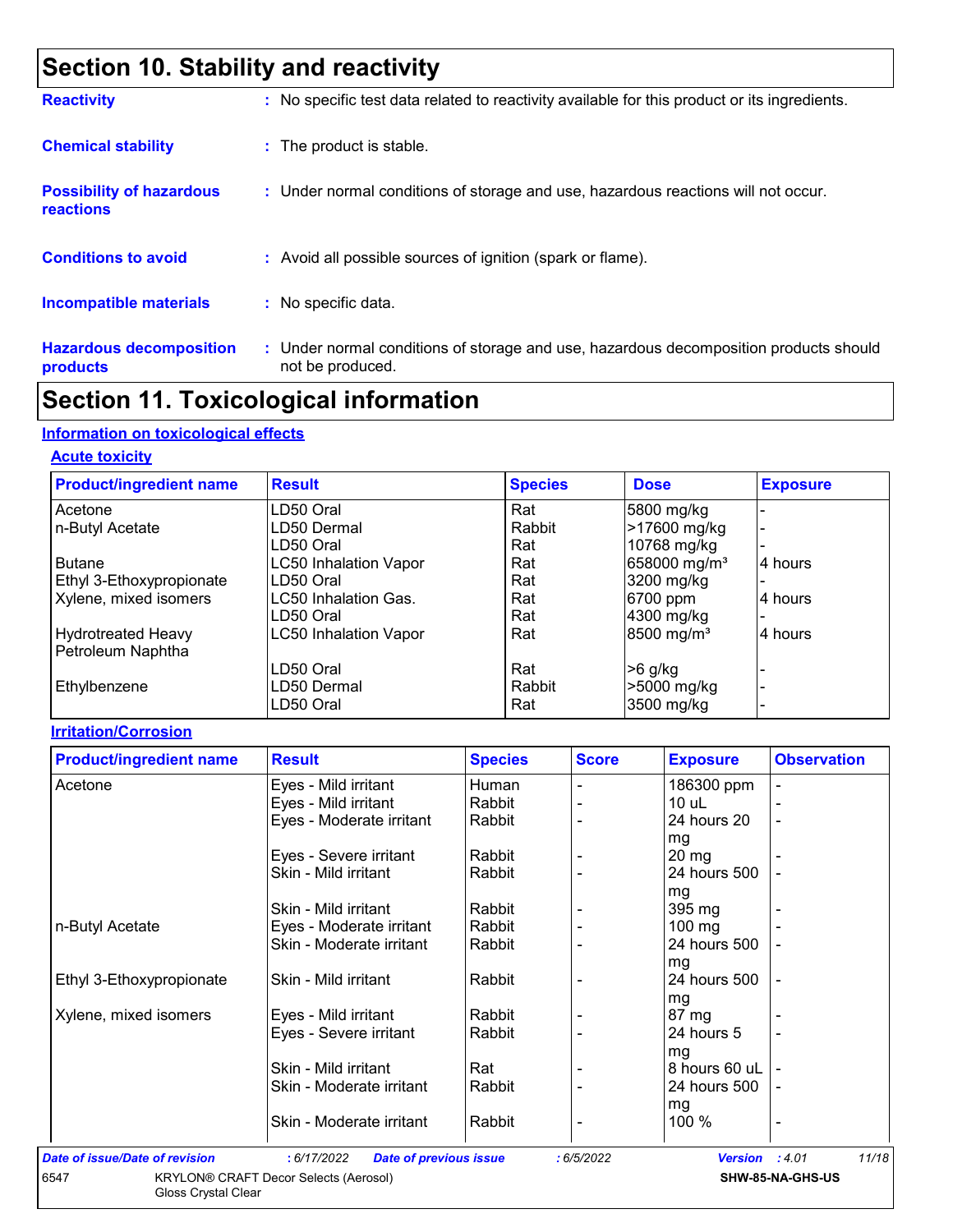### **Section 11. Toxicological information**

| Ethylbenzene | IEves - Severe irritant | Rabbit | 500 mg      |  |
|--------------|-------------------------|--------|-------------|--|
|              | Skin - Mild irritant    | Rabbit | 24 hours 15 |  |
|              |                         |        | mg          |  |

#### **Sensitization**

Not available.

#### **Mutagenicity**

Not available.

#### **Carcinogenicity**

Not available.

#### **Classification**

| <b>Product/ingredient name</b>        | <b>OSHA</b> | <b>IARC</b> | <b>NTP</b> |
|---------------------------------------|-------------|-------------|------------|
| Xylene, mixed isomers<br>Ethylbenzene |             | 2B          |            |

#### **Reproductive toxicity**

Not available.

#### **Teratogenicity**

Not available.

#### **Specific target organ toxicity (single exposure)**

| <b>Name</b>                          | <b>Category</b> | <b>Route of</b><br>exposure | <b>Target organs</b>            |
|--------------------------------------|-----------------|-----------------------------|---------------------------------|
| Acetone                              | Category 3      |                             | Respiratory tract<br>irritation |
|                                      | Category 3      |                             | Narcotic effects                |
| n-Butyl Acetate                      | Category 3      |                             | Narcotic effects                |
| Propane                              | Category 3      |                             | Respiratory tract<br>irritation |
|                                      | Category 3      |                             | Narcotic effects                |
| <b>Butane</b>                        | Category 3      |                             | Respiratory tract<br>irritation |
|                                      | Category 3      |                             | Narcotic effects                |
| Xylene, mixed isomers                | Category 3      |                             | Respiratory tract<br>irritation |
| Hydrotreated Heavy Petroleum Naphtha | Category 3      |                             | Respiratory tract<br>irritation |
|                                      | Category 3      |                             | Narcotic effects                |
| Ethylbenzene                         | Category 3      |                             | Respiratory tract<br>irritation |
|                                      | Category 3      |                             | Narcotic effects                |

#### **Specific target organ toxicity (repeated exposure)**

| <b>Name</b>                          | <b>Category</b> | <b>Route of</b><br>exposure | <b>Target organs</b> |
|--------------------------------------|-----------------|-----------------------------|----------------------|
| Acetone                              | Category 2      |                             |                      |
| Propane                              | Category 2      |                             | -                    |
| Butane                               | Category 2      |                             |                      |
| Xylene, mixed isomers                | Category 2      |                             |                      |
| Hydrotreated Heavy Petroleum Naphtha | Category 2      |                             |                      |
| Ethylbenzene                         | Category 2      |                             |                      |

#### **Aspiration hazard**

*Date of issue/Date of revision* **:** *6/17/2022 Date of previous issue : 6/5/2022 Version : 4.01 12/18* 6547 KRYLON® CRAFT Decor Selects (Aerosol)

Gloss Crystal Clear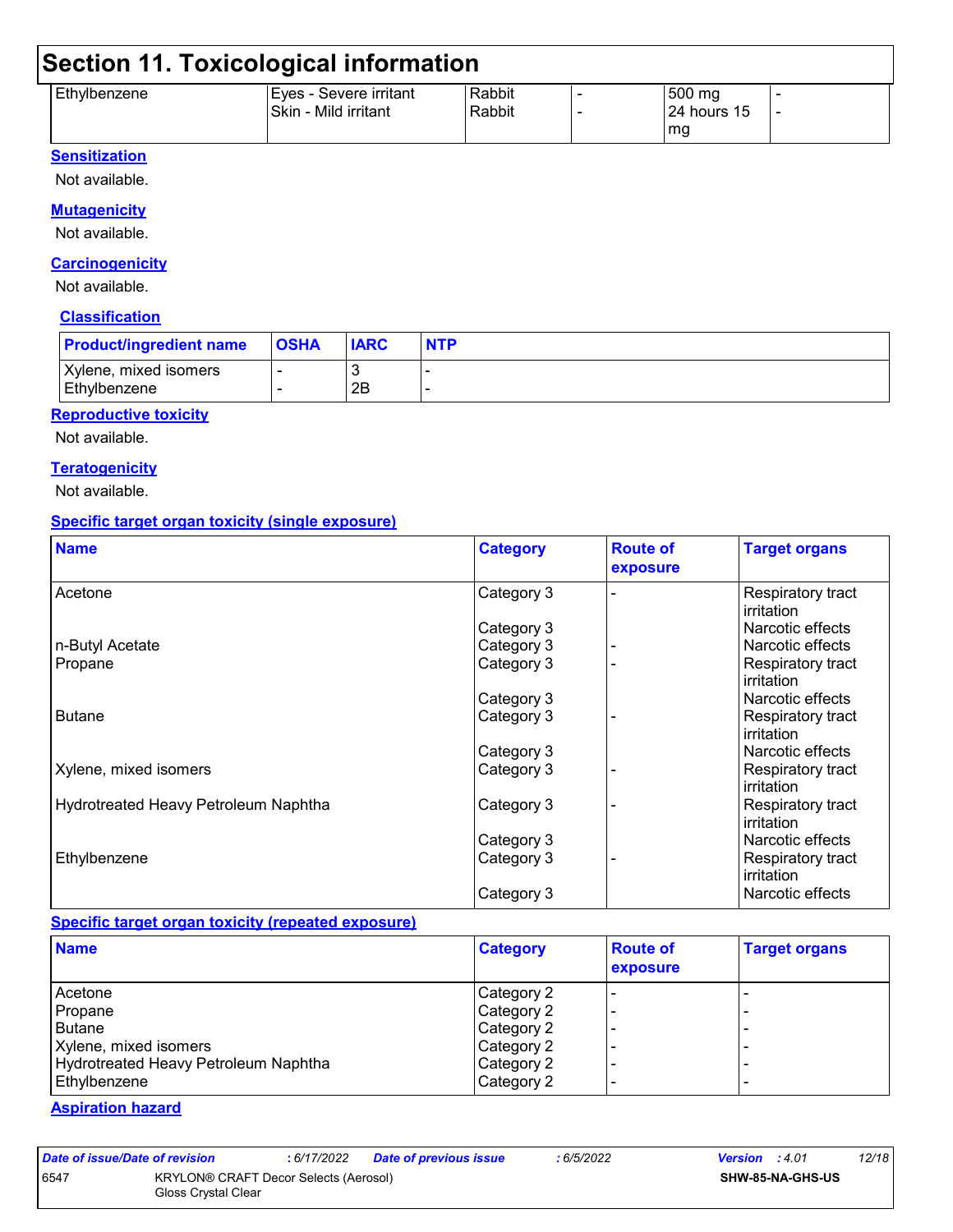## **Section 11. Toxicological information**

| <b>Name</b>                          | <b>Result</b>                         |
|--------------------------------------|---------------------------------------|
| Propane                              | <b>ASPIRATION HAZARD - Category 1</b> |
| Butane                               | <b>ASPIRATION HAZARD - Category 1</b> |
| Xylene, mixed isomers                | <b>ASPIRATION HAZARD - Category 1</b> |
| Hydrotreated Heavy Petroleum Naphtha | <b>ASPIRATION HAZARD - Category 1</b> |
| Ethylbenzene                         | <b>ASPIRATION HAZARD - Category 1</b> |

| Information on the likely<br>routes of exposure | : Not available.                                                                                                             |
|-------------------------------------------------|------------------------------------------------------------------------------------------------------------------------------|
| <b>Potential acute health effects</b>           |                                                                                                                              |
| <b>Eye contact</b>                              | : Causes serious eye irritation.                                                                                             |
| <b>Inhalation</b>                               | : Can cause central nervous system (CNS) depression. May cause drowsiness or<br>dizziness. May cause respiratory irritation. |
| <b>Skin contact</b>                             | : Causes skin irritation.                                                                                                    |
| <b>Ingestion</b>                                | : Can cause central nervous system (CNS) depression. May be fatal if swallowed and<br>enters airways.                        |

#### **Symptoms related to the physical, chemical and toxicological characteristics**

| <b>Eye contact</b>  | : Adverse symptoms may include the following:<br>pain or irritation<br>watering<br>redness                                                                                                |
|---------------------|-------------------------------------------------------------------------------------------------------------------------------------------------------------------------------------------|
| <b>Inhalation</b>   | : Adverse symptoms may include the following:<br>respiratory tract irritation<br>coughing<br>nausea or vomiting<br>headache<br>drowsiness/fatigue<br>dizziness/vertigo<br>unconsciousness |
| <b>Skin contact</b> | : Adverse symptoms may include the following:<br>irritation<br>redness                                                                                                                    |
| <b>Ingestion</b>    | : Adverse symptoms may include the following:<br>nausea or vomiting                                                                                                                       |

Gloss Crystal Clear

|                                              | Delayed and immediate effects and also chronic effects from short and long term exposure    |
|----------------------------------------------|---------------------------------------------------------------------------------------------|
| <b>Short term exposure</b>                   |                                                                                             |
| <b>Potential immediate</b><br>effects        | $\therefore$ Not available.                                                                 |
| <b>Potential delayed effects</b>             | $:$ Not available.                                                                          |
| <b>Long term exposure</b>                    |                                                                                             |
| <b>Potential immediate</b><br><b>effects</b> | $\therefore$ Not available.                                                                 |
| <b>Potential delayed effects</b>             | $:$ Not available.                                                                          |
| <b>Potential chronic health effects</b>      |                                                                                             |
| Not available.                               |                                                                                             |
| General                                      | : May cause damage to organs through prolonged or repeated exposure.                        |
| <b>Carcinogenicity</b>                       | : Suspected of causing cancer. Risk of cancer depends on duration and level of<br>exposure. |
| Date of issue/Date of revision               | 13/18<br>:6/17/2022<br><b>Date of previous issue</b><br>Version : 4.01<br>:6/5/2022         |
| 6547                                         | <b>KRYLON® CRAFT Decor Selects (Aerosol)</b><br>SHW-85-NA-GHS-US                            |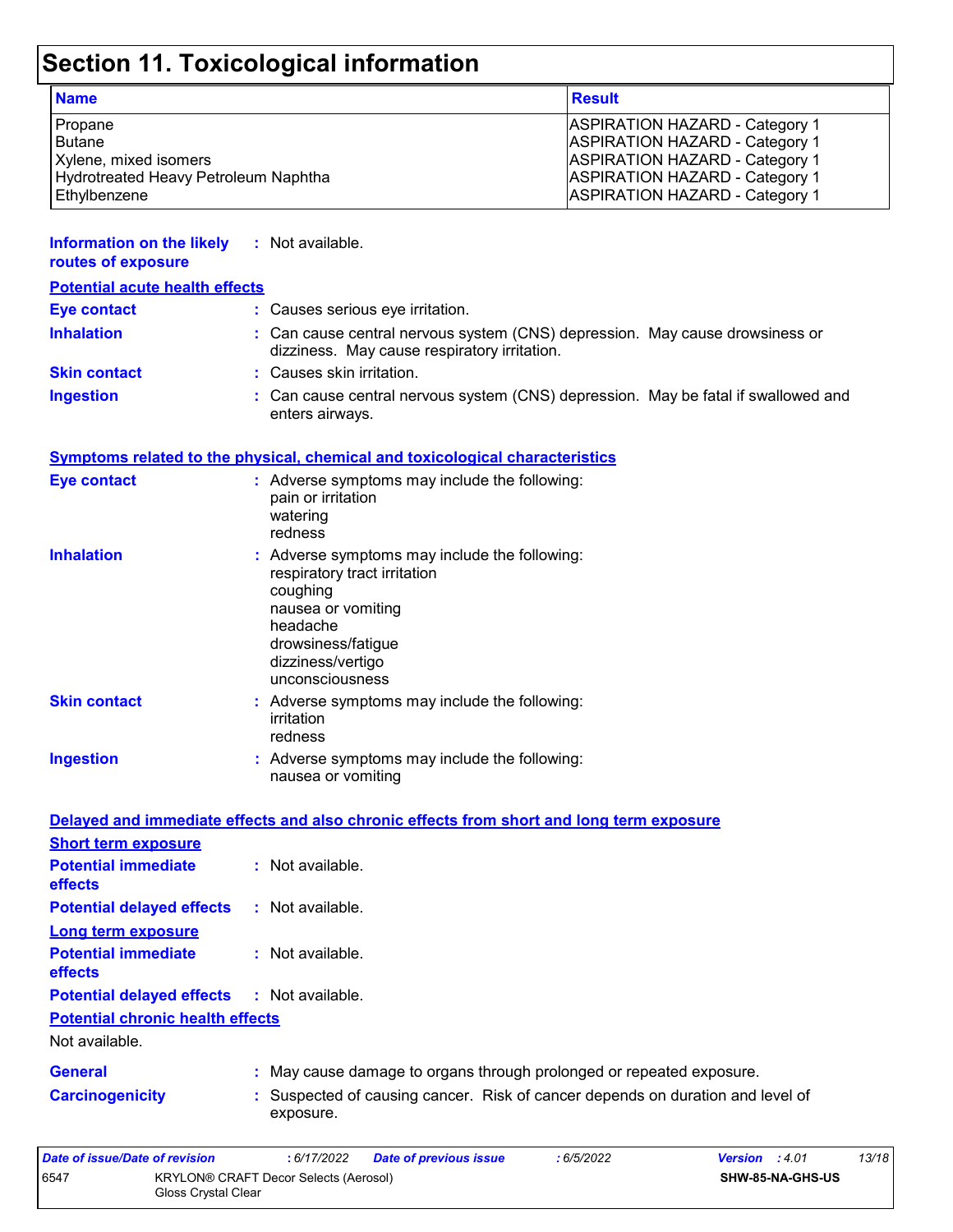### **Section 11. Toxicological information**

**Developmental effects :** No known significant effects or critical hazards.

**Mutagenicity :** No known significant effects or critical hazards.

**Teratogenicity :** No known significant effects or critical hazards.

**Fertility effects :** No known significant effects or critical hazards.

#### **Numerical measures of toxicity**

#### **Acute toxicity estimates**

| <b>Route</b>       | <b>ATE value</b> |
|--------------------|------------------|
| Oral               | 49261.49 mg/kg   |
| Dermal             | 40862.21 mg/kg   |
| Inhalation (gases) | 248888 ppm       |

### **Section 12. Ecological information**

| <b>Product/ingredient name</b> | <b>Result</b>                        | <b>Species</b>                             | <b>Exposure</b> |
|--------------------------------|--------------------------------------|--------------------------------------------|-----------------|
| Acetone                        | Acute EC50 7200000 µg/l Fresh water  | Algae - Selenastrum sp.                    | 96 hours        |
|                                | Acute LC50 4.42589 ml/L Marine water | Crustaceans - Acartia tonsa -<br>Copepodid | 48 hours        |
|                                | Acute LC50 7460000 µg/l Fresh water  | Daphnia - Daphnia cucullata                | 48 hours        |
|                                | Acute LC50 5600 ppm Fresh water      | Fish - Poecilia reticulata                 | 96 hours        |
|                                | Chronic NOEC 4.95 mg/l Marine water  | Algae - Ulva pertusa                       | 96 hours        |
|                                | Chronic NOEC 0.016 ml/L Fresh water  | Crustaceans - Daphniidae                   | 21 days         |
|                                | Chronic NOEC 0.1 ml/L Fresh water    | Daphnia - Daphnia magna -<br>Neonate       | 21 days         |
|                                | Chronic NOEC 5 µg/l Marine water     | Fish - Gasterosteus aculeatus -<br>Larvae  | 42 days         |
| n-Butyl Acetate                | Acute LC50 32 mg/l Marine water      | Crustaceans - Artemia salina               | 48 hours        |
|                                | Acute LC50 18000 µg/l Fresh water    | Fish - Pimephales promelas                 | 96 hours        |
| Xylene, mixed isomers          | Acute LC50 8500 µg/l Marine water    | Crustaceans - Palaemonetes<br>pugio        | 48 hours        |
|                                | Acute LC50 13400 µg/l Fresh water    | Fish - Pimephales promelas                 | 96 hours        |
| Ethylbenzene                   | Acute EC50 4900 µg/l Marine water    | Algae - Skeletonema costatum               | 72 hours        |
|                                | Acute EC50 7700 µg/l Marine water    | Algae - Skeletonema costatum               | 96 hours        |
|                                | Acute EC50 6.53 mg/l Marine water    | Crustaceans - Artemia sp. -<br>Nauplii     | 48 hours        |
|                                | Acute EC50 2.93 mg/l Fresh water     | Daphnia - Daphnia magna -<br>Neonate       | 48 hours        |
|                                | Acute LC50 4200 µg/l Fresh water     | Fish - Oncorhynchus mykiss                 | 96 hours        |
|                                |                                      |                                            |                 |

#### **Persistence and degradability**

| <b>Product/ingredient name</b> | <b>Aquatic half-life</b> | <b>Photolysis</b> | <b>Biodegradability</b> |
|--------------------------------|--------------------------|-------------------|-------------------------|
| Acetone                        |                          |                   | Readily                 |
| n-Butyl Acetate                |                          |                   | Readily                 |
| Xylene, mixed isomers          |                          |                   | Readily                 |
| <b>Hydrotreated Heavy</b>      |                          |                   | Readily                 |
| Petroleum Naphtha              |                          |                   |                         |
| l Ethvlbenzene                 |                          |                   | Readily                 |

#### **Bioaccumulative potential**

| Date of issue/Date of revision |                                                              | : 6/17/2022 | <b>Date of previous issue</b> | : 6/5/2022 | <b>Version</b> : 4.01 |                         | 14/18 |
|--------------------------------|--------------------------------------------------------------|-------------|-------------------------------|------------|-----------------------|-------------------------|-------|
| 6547                           | KRYLON® CRAFT Decor Selects (Aerosol)<br>Gloss Crystal Clear |             |                               |            |                       | <b>SHW-85-NA-GHS-US</b> |       |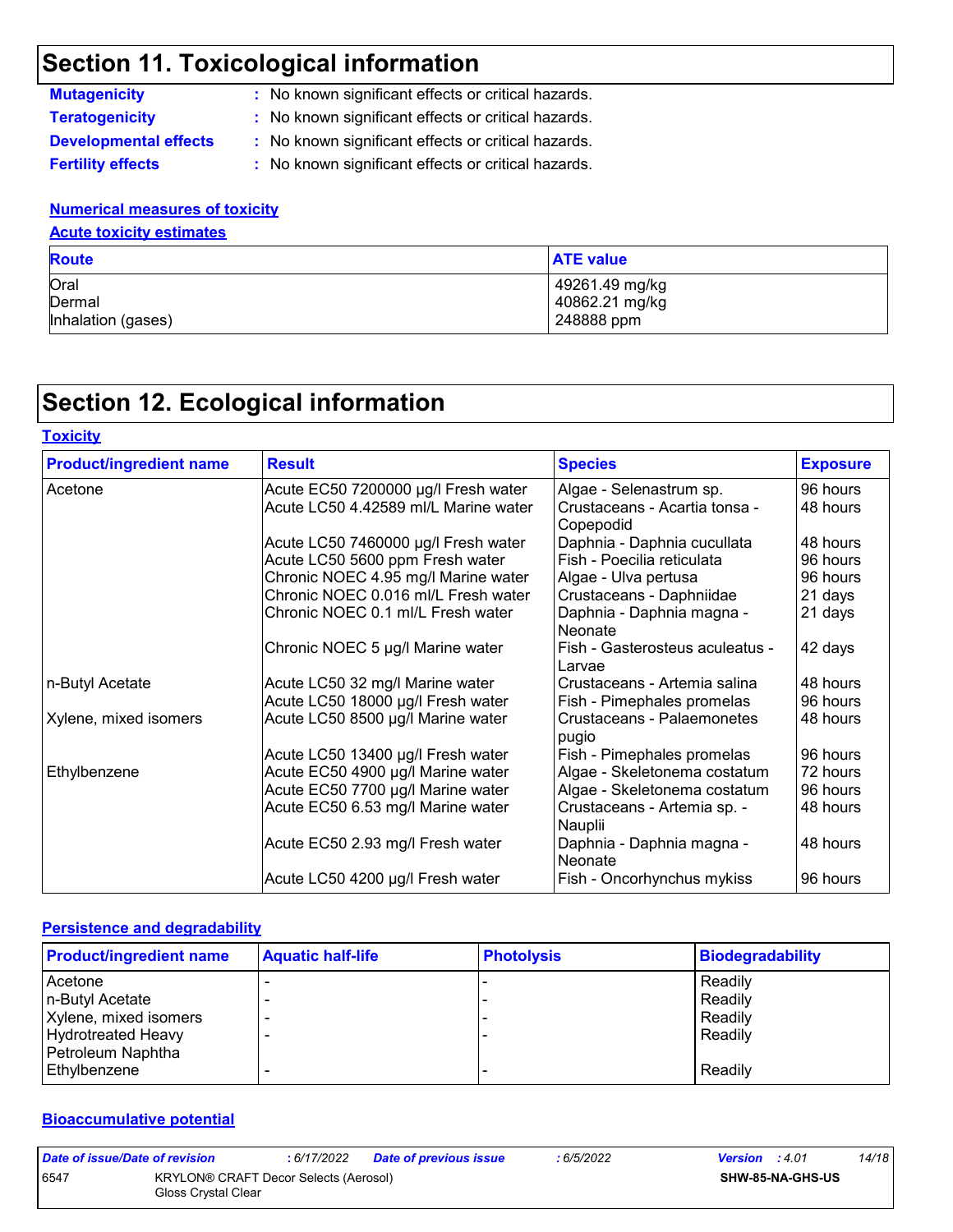### **Section 12. Ecological information**

| <b>Product/ingredient name</b>                                   | $LoaPow$                                             | <b>BCF</b>                            | <b>Potential</b> |
|------------------------------------------------------------------|------------------------------------------------------|---------------------------------------|------------------|
| Xylene, mixed isomers<br>Hydrotreated Heavy<br>Petroleum Naphtha | $\overline{\phantom{0}}$<br>$\overline{\phantom{0}}$ | $ 8.1 \text{ to } 25.9$<br>10 to 2500 | low<br>high      |

#### **Mobility in soil**

| <b>Soil/water partition</b> | : Not available. |
|-----------------------------|------------------|
| <b>coefficient (Koc)</b>    |                  |

**Other adverse effects** : No known significant effects or critical hazards.

### **Section 13. Disposal considerations**

#### **Disposal methods :**

The generation of waste should be avoided or minimized wherever possible. Disposal of this product, solutions and any by-products should at all times comply with the requirements of environmental protection and waste disposal legislation and any regional local authority requirements. Dispose of surplus and non-recyclable products via a licensed waste disposal contractor. Waste should not be disposed of untreated to the sewer unless fully compliant with the requirements of all authorities with jurisdiction. Waste packaging should be recycled. Incineration or landfill should only be considered when recycling is not feasible. This material and its container must be disposed of in a safe way. Empty containers or liners may retain some product residues. Do not puncture or incinerate container.

### **Section 14. Transport information**

|                                         | <b>DOT</b><br><b>Classification</b>                          | <b>TDG</b><br><b>Classification</b>                                                                                                                 | <b>Mexico</b><br><b>Classification</b> | <b>IATA</b>            | <b>IMDG</b>             |
|-----------------------------------------|--------------------------------------------------------------|-----------------------------------------------------------------------------------------------------------------------------------------------------|----------------------------------------|------------------------|-------------------------|
| <b>UN number</b>                        | <b>UN1950</b>                                                | <b>UN1950</b>                                                                                                                                       | <b>UN1950</b>                          | <b>UN1950</b>          | <b>UN1950</b>           |
| <b>UN proper</b><br>shipping name       | <b>AEROSOLS</b>                                              | <b>AEROSOLS</b>                                                                                                                                     | <b>AEROSOLS</b>                        | AEROSOLS,<br>flammable | <b>AEROSOLS</b>         |
| <b>Transport</b><br>hazard class(es)    | 2.1                                                          | 2.1                                                                                                                                                 | 2.1                                    | 2.1                    | 2.1                     |
| <b>Packing group</b>                    |                                                              | $\blacksquare$                                                                                                                                      |                                        |                        |                         |
| <b>Environmental</b><br>hazards         | No.                                                          | No.                                                                                                                                                 | No.                                    | No.                    | No.                     |
| <b>Additional</b><br><b>information</b> |                                                              | Product classified<br>as per the<br>following sections<br>of the<br>Transportation of<br>Dangerous Goods<br>Regulations:<br>2.13-2.17 (Class<br>2). |                                        |                        |                         |
| <b>Date of issue/Date of revision</b>   | : 6/17/2022                                                  | <b>Date of previous issue</b>                                                                                                                       | : 6/5/2022                             |                        | 15/18<br>Version : 4.01 |
| 6547                                    | KRYLON® CRAFT Decor Selects (Aerosol)<br>Gloss Crystal Clear |                                                                                                                                                     |                                        |                        | SHW-85-NA-GHS-US        |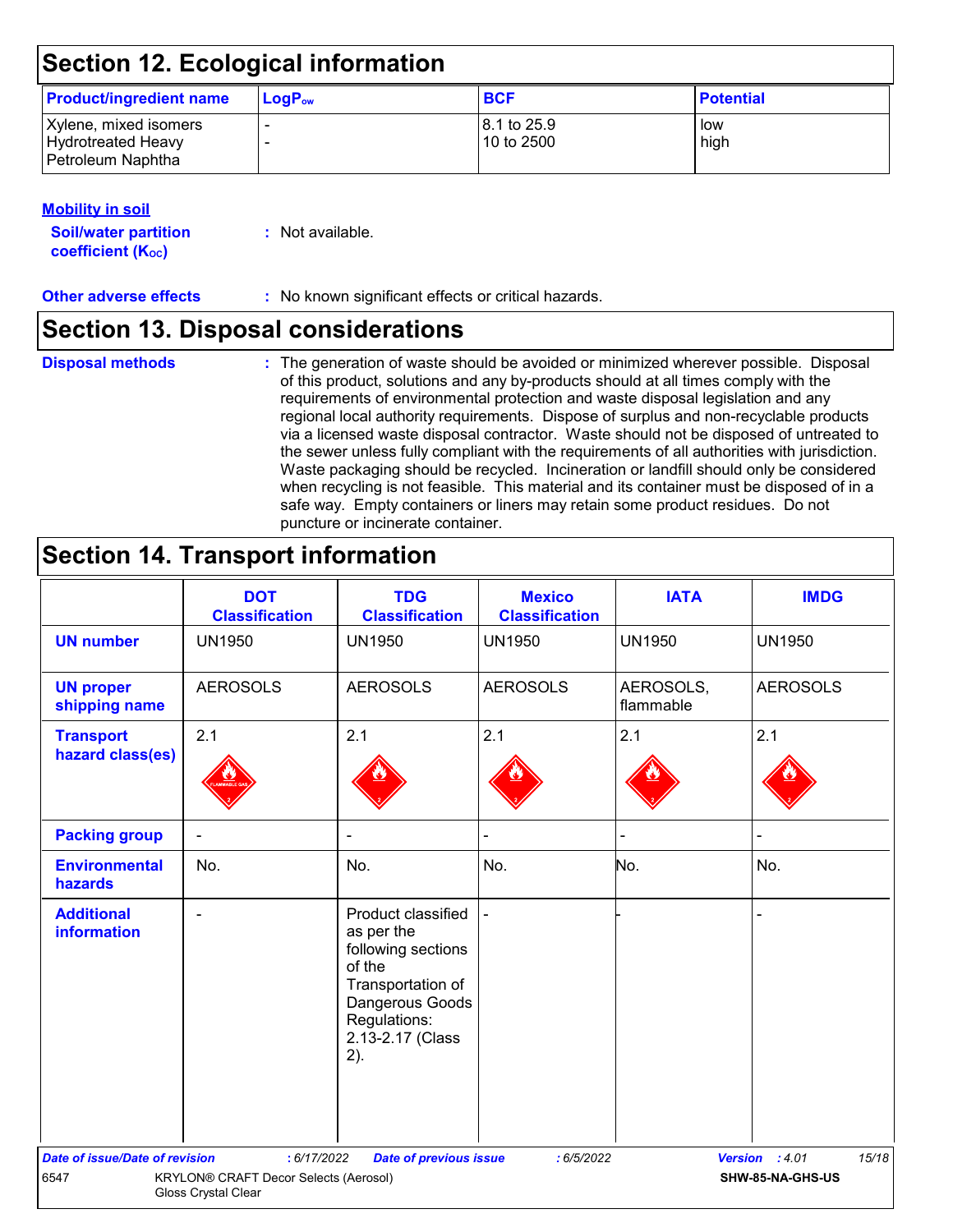|                                                          | Dependent upon<br>container size, this<br>product may ship under<br>the Limited Quantity<br>shipping exception. |                | Dependent upon<br>container size, this<br>product may ship under<br>the Limited Quantity<br>shipping exception.                                                                                                                                                                                                                                                                                                                                                                                                                                                                                                                                                                     | Dependent upon<br>container size, this<br>product may ship under<br>the Limited Quantity<br>shipping exception. | Dependent upon<br>container size, this<br>product may ship under<br>the Limited Quantity<br>shipping exception. | Dependent upon<br>container size, this<br>product may ship under<br>the Limited Quantity<br>shipping exception. |
|----------------------------------------------------------|-----------------------------------------------------------------------------------------------------------------|----------------|-------------------------------------------------------------------------------------------------------------------------------------------------------------------------------------------------------------------------------------------------------------------------------------------------------------------------------------------------------------------------------------------------------------------------------------------------------------------------------------------------------------------------------------------------------------------------------------------------------------------------------------------------------------------------------------|-----------------------------------------------------------------------------------------------------------------|-----------------------------------------------------------------------------------------------------------------|-----------------------------------------------------------------------------------------------------------------|
| <b>Special precautions for user :</b>                    |                                                                                                                 |                | Multi-modal shipping descriptions are provided for informational purposes and do not<br>consider container sizes. The presence of a shipping description for a particular<br>mode of transport (sea, air, etc.), does not indicate that the product is packaged<br>suitably for that mode of transport. All packaging must be reviewed for suitability<br>prior to shipment, and compliance with the applicable regulations is the sole<br>responsibility of the person offering the product for transport. People loading and<br>unloading dangerous goods must be trained on all of the risks deriving from the<br>substances and on all actions in case of emergency situations. |                                                                                                                 |                                                                                                                 |                                                                                                                 |
| <b>Transport in bulk according</b><br>to IMO instruments | ÷.                                                                                                              | Not available. |                                                                                                                                                                                                                                                                                                                                                                                                                                                                                                                                                                                                                                                                                     |                                                                                                                 |                                                                                                                 |                                                                                                                 |
|                                                          |                                                                                                                 |                | <b>Proper shipping name</b>                                                                                                                                                                                                                                                                                                                                                                                                                                                                                                                                                                                                                                                         | : Not available.                                                                                                |                                                                                                                 |                                                                                                                 |

### **Section 15. Regulatory information**

#### **SARA 313**

SARA 313 (40 CFR 372.45) supplier notification can be found on the Environmental Data Sheet.

#### **California Prop. 65**

WARNING: This product contains chemicals known to the State of California to cause cancer and birth defects or other reproductive harm.

#### **International regulations**

| <b>International lists</b> | : Australia inventory (AIIC): Not determined.<br>China inventory (IECSC): Not determined.<br>Japan inventory (CSCL): Not determined.<br>Japan inventory (ISHL): Not determined.<br>Korea inventory (KECI): Not determined.<br>New Zealand Inventory of Chemicals (NZIoC): Not determined.<br>Philippines inventory (PICCS): Not determined.<br>Taiwan Chemical Substances Inventory (TCSI): Not determined.<br>Thailand inventory: Not determined.<br>Turkey inventory: Not determined.<br>Vietnam inventory: Not determined. |
|----------------------------|-------------------------------------------------------------------------------------------------------------------------------------------------------------------------------------------------------------------------------------------------------------------------------------------------------------------------------------------------------------------------------------------------------------------------------------------------------------------------------------------------------------------------------|
|----------------------------|-------------------------------------------------------------------------------------------------------------------------------------------------------------------------------------------------------------------------------------------------------------------------------------------------------------------------------------------------------------------------------------------------------------------------------------------------------------------------------------------------------------------------------|

### **Section 16. Other information**

#### **Hazardous Material Information System (U.S.A.)**



**The customer is responsible for determining the PPE code for this material. For more information on HMIS® Personal Protective Equipment (PPE) codes, consult the HMIS® Implementation Manual.**

**Caution: HMIS® ratings are based on a 0-4 rating scale, with 0 representing minimal hazards or risks, and 4 representing significant hazards or risks. Although HMIS® ratings and the associated label are not required on SDSs or products leaving a facility under 29 CFR 1910.1200, the preparer may choose to provide them. HMIS® ratings are to be used with a fully implemented HMIS® program. HMIS® is a registered trademark and service mark of the American Coatings Association, Inc.**

**Procedure used to derive the classification**

| Date of issue/Date of revision |                                                              | : 6/17/2022 | <b>Date of previous issue</b> | : 6/5/2022 | <b>Version</b> : 4.01 |                         | 16/18 |
|--------------------------------|--------------------------------------------------------------|-------------|-------------------------------|------------|-----------------------|-------------------------|-------|
| 6547                           | KRYLON® CRAFT Decor Selects (Aerosol)<br>Gloss Crystal Clear |             |                               |            |                       | <b>SHW-85-NA-GHS-US</b> |       |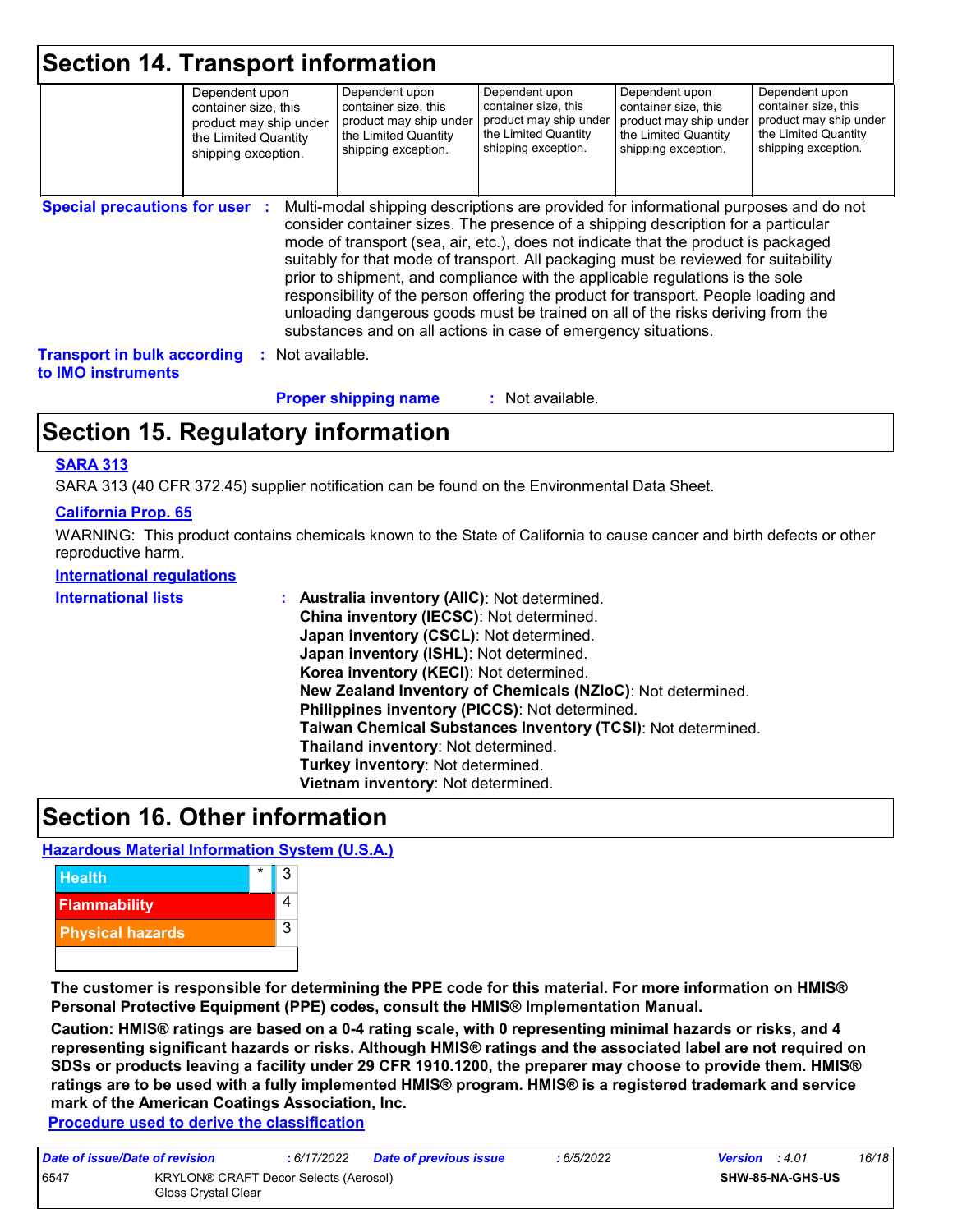### **Section 16. Other information**

|                                                                                                                                                                                                                                                                                                                                                                                                                                                                                                                                                                                                                                                    | <b>Classification</b>                                                 |                           |  |  |  |  |  |
|----------------------------------------------------------------------------------------------------------------------------------------------------------------------------------------------------------------------------------------------------------------------------------------------------------------------------------------------------------------------------------------------------------------------------------------------------------------------------------------------------------------------------------------------------------------------------------------------------------------------------------------------------|-----------------------------------------------------------------------|---------------------------|--|--|--|--|--|
| FLAMMABLE AEROSOLS - Category 1                                                                                                                                                                                                                                                                                                                                                                                                                                                                                                                                                                                                                    |                                                                       | On basis of test data     |  |  |  |  |  |
| GASES UNDER PRESSURE - Compressed gas                                                                                                                                                                                                                                                                                                                                                                                                                                                                                                                                                                                                              |                                                                       | Calculation method        |  |  |  |  |  |
| SKIN CORROSION/IRRITATION - Category 2                                                                                                                                                                                                                                                                                                                                                                                                                                                                                                                                                                                                             | Calculation method<br>Calculation method                              |                           |  |  |  |  |  |
|                                                                                                                                                                                                                                                                                                                                                                                                                                                                                                                                                                                                                                                    | SERIOUS EYE DAMAGE/ EYE IRRITATION - Category 2A                      |                           |  |  |  |  |  |
| <b>CARCINOGENICITY - Category 2</b>                                                                                                                                                                                                                                                                                                                                                                                                                                                                                                                                                                                                                |                                                                       | Calculation method        |  |  |  |  |  |
|                                                                                                                                                                                                                                                                                                                                                                                                                                                                                                                                                                                                                                                    | SPECIFIC TARGET ORGAN TOXICITY (SINGLE EXPOSURE) (Respiratory tract   | <b>Calculation method</b> |  |  |  |  |  |
| irritation) - Category 3                                                                                                                                                                                                                                                                                                                                                                                                                                                                                                                                                                                                                           |                                                                       |                           |  |  |  |  |  |
|                                                                                                                                                                                                                                                                                                                                                                                                                                                                                                                                                                                                                                                    | SPECIFIC TARGET ORGAN TOXICITY (SINGLE EXPOSURE) (Narcotic effects) - | Calculation method        |  |  |  |  |  |
| Category 3                                                                                                                                                                                                                                                                                                                                                                                                                                                                                                                                                                                                                                         |                                                                       |                           |  |  |  |  |  |
| SPECIFIC TARGET ORGAN TOXICITY (REPEATED EXPOSURE) - Category 2                                                                                                                                                                                                                                                                                                                                                                                                                                                                                                                                                                                    | Calculation method                                                    |                           |  |  |  |  |  |
| <b>ASPIRATION HAZARD - Category 1</b>                                                                                                                                                                                                                                                                                                                                                                                                                                                                                                                                                                                                              | Calculation method                                                    |                           |  |  |  |  |  |
| <b>History</b>                                                                                                                                                                                                                                                                                                                                                                                                                                                                                                                                                                                                                                     |                                                                       |                           |  |  |  |  |  |
| <b>Date of printing</b>                                                                                                                                                                                                                                                                                                                                                                                                                                                                                                                                                                                                                            | : 6/17/2022                                                           |                           |  |  |  |  |  |
| Date of issue/Date of                                                                                                                                                                                                                                                                                                                                                                                                                                                                                                                                                                                                                              | : 6/17/2022                                                           |                           |  |  |  |  |  |
| revision                                                                                                                                                                                                                                                                                                                                                                                                                                                                                                                                                                                                                                           |                                                                       |                           |  |  |  |  |  |
| Date of previous issue                                                                                                                                                                                                                                                                                                                                                                                                                                                                                                                                                                                                                             | : 6/5/2022                                                            |                           |  |  |  |  |  |
| <b>Version</b>                                                                                                                                                                                                                                                                                                                                                                                                                                                                                                                                                                                                                                     | : 4.01                                                                |                           |  |  |  |  |  |
| <b>Key to abbreviations</b><br>$:$ ATE = Acute Toxicity Estimate<br><b>BCF</b> = Bioconcentration Factor<br>GHS = Globally Harmonized System of Classification and Labelling of Chemicals<br>IATA = International Air Transport Association<br>IBC = Intermediate Bulk Container<br><b>IMDG = International Maritime Dangerous Goods</b><br>LogPow = logarithm of the octanol/water partition coefficient<br>MARPOL = International Convention for the Prevention of Pollution From Ships, 1973<br>as modified by the Protocol of 1978. ("Marpol" = marine pollution)<br>$N/A = Not available$<br>SGG = Segregation Group<br>$UN = United Nations$ |                                                                       |                           |  |  |  |  |  |

**Indicates information that has changed from previously issued version.**

#### **Notice to reader**

**It is recommended that each customer or recipient of this Safety Data Sheet (SDS) study it carefully and consult resources, as necessary or appropriate, to become aware of and understand the data contained in this SDS and any hazards associated with the product. This information is provided in good faith and believed to be accurate as of the effective date herein. However, no warranty, express or implied, is given. The information presented here applies only to the product as shipped. The addition of any material can change the composition, hazards and risks of the product. Products shall not be repackaged, modified, or tinted except as specifically instructed by the manufacturer, including but not limited to the incorporation of products not specified by the manufacturer, or the use or addition of products in proportions not specified by the manufacturer. Regulatory requirements are subject to change and may differ between various locations and jurisdictions. The customer/buyer/user is responsible to ensure that his activities comply with all country, federal, state, provincial or local laws. The conditions for use of the product are not under the control of the manufacturer; the customer/buyer/user is responsible to determine the conditions necessary for the safe use of this product. The customer/buyer/user should not use the product for any purpose other than the purpose shown in the applicable section of this SDS without first referring to the supplier and obtaining written handling instructions. Due to the proliferation of sources for information such as manufacturer-specific SDS, the manufacturer cannot be responsible for SDSs obtained from any other source.**